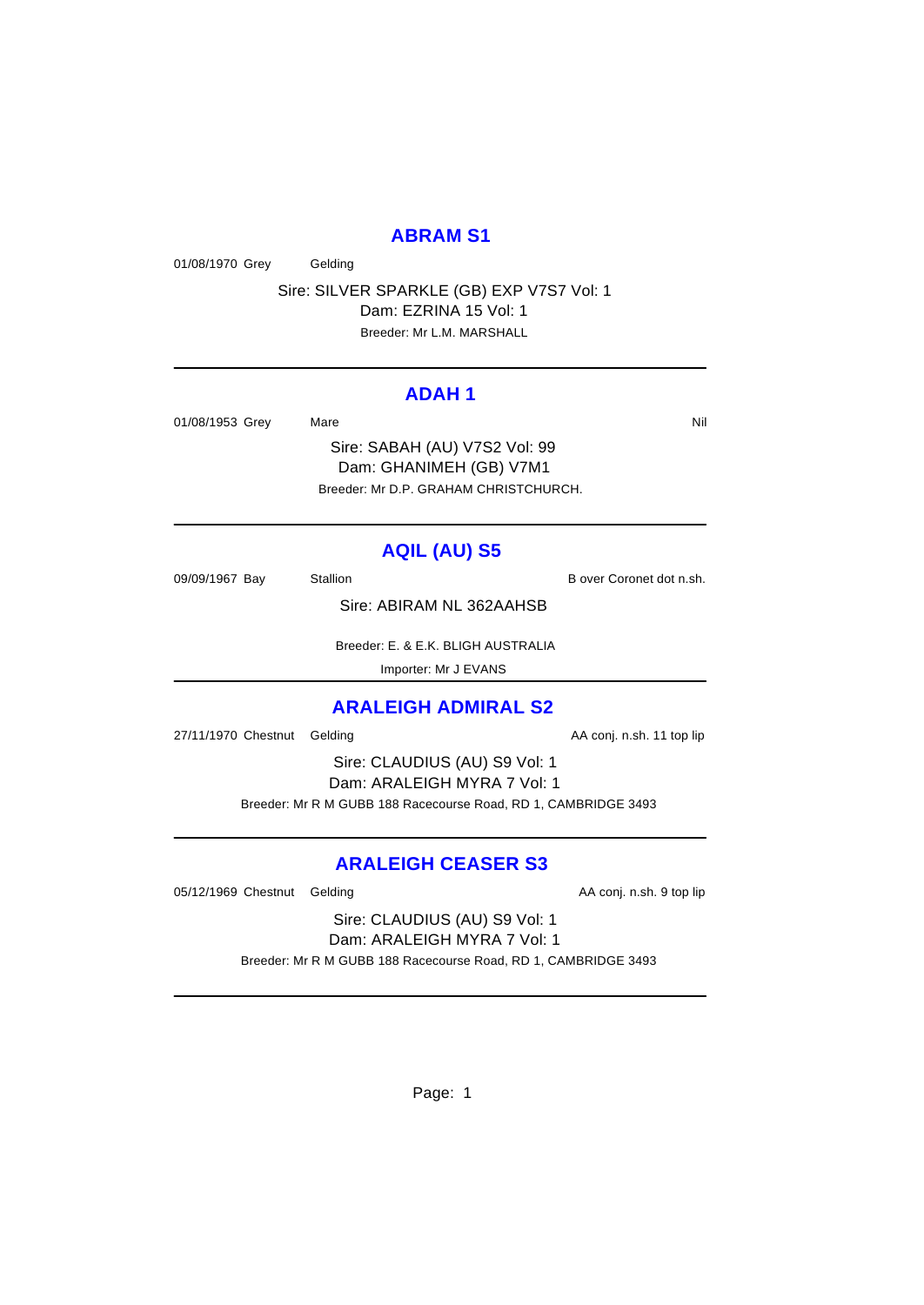# **ARALEIGH FROSTY 2**

06/08/1966 Grey Mare Mare AA conj.n.sh.

Sire: CLAUDIUS (AU) S9 Vol: 1 Dam: TASMIN 62 Vol: 1

Breeder: Mr R M GUBB 188 Racecourse Road, RD 1, CAMBRIDGE 3493

# **ARALEIGH HOLY HAL S4**

18/12/1970 Grey Gelding Cases Conj. n.sh. 12 top lip

Sire: CLAUDIUS (AU) S9 Vol: 1 Dam: TASMIN 62 Vol: 1 Breeder: Mr R M GUBB 188 Racecourse Road, RD 1, CAMBRIDGE 3493

# **ARALEIGH JUDITH 3**

20/09/1970 Grey Mare Mare AA conj. n. sh. AA 6 top lip

Sire: CLAUDIUS (AU) S9 Vol: 1 Dam: HABIBA 23 Vol: 1

Breeder: Mr R M GUBB 188 Racecourse Road, RD 1, CAMBRIDGE 3493

# **ARALEIGH KALINA 4**

18/10/1968 Grey Mare Mare AA conj. n.sh. AA conj. top lip

Sire: CLAUDIUS (AU) S9 Vol: 1 Dam: KATINA (AU) 27 Vol: 1 Breeder: Mr R M GUBB 188 Racecourse Road, RD 1, CAMBRIDGE 3493

# **ARALEIGH KAMIN 5**

03/10/1969 Grey Mare Mare AA conj. n.sh. AA conj. 8 top lip.

Sire: KAMIL S17 Vol: 1 Dam: TASMIN 62 Vol: 1

Breeder: Mr R M GUBB 188 Racecourse Road, RD 1, CAMBRIDGE 3493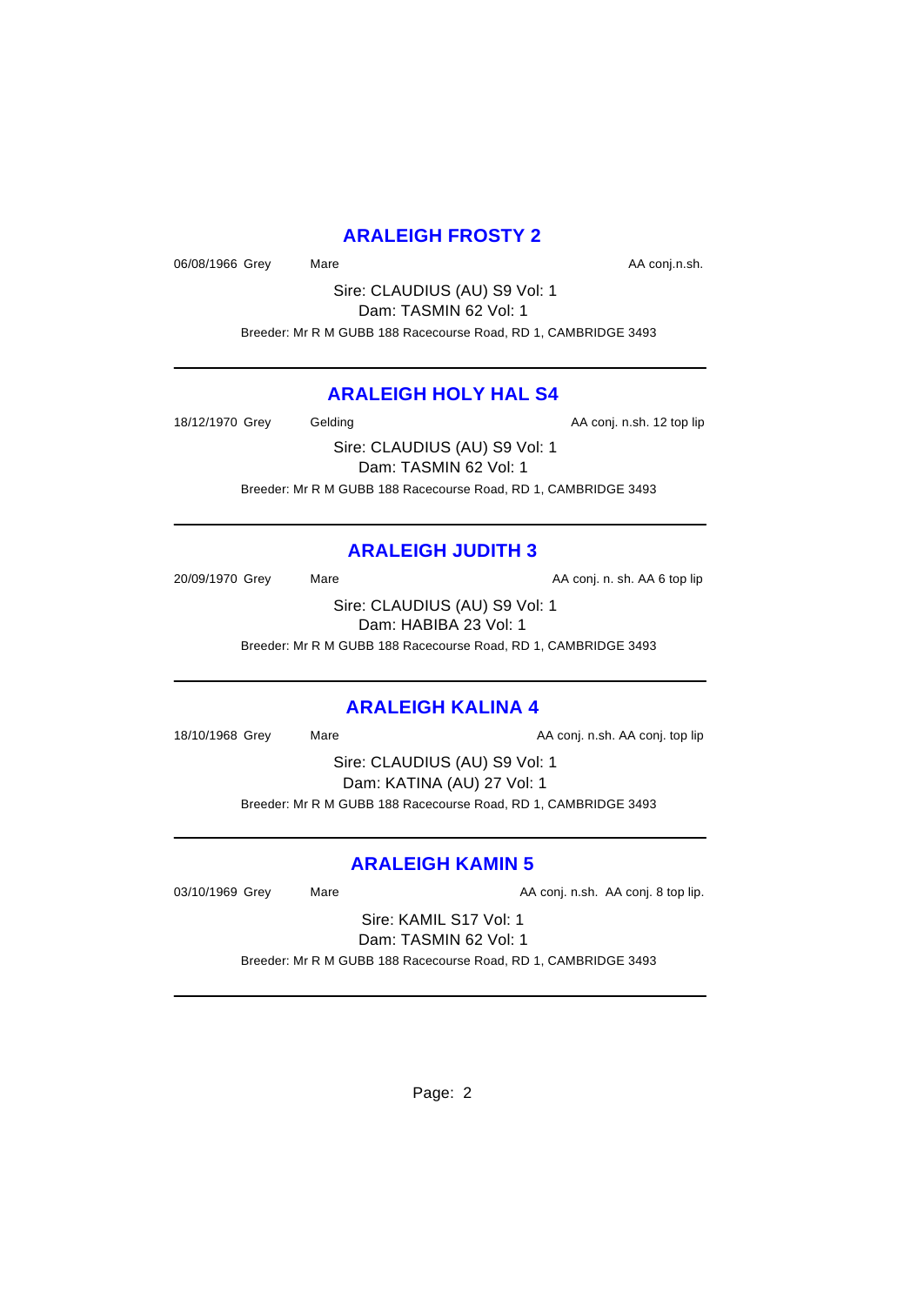### **ARALEIGH KRISTINA 6**

10/10/1969 Grey Mare Mare AA conj. n.sh. AA conj. top lip

Sire: CLAUDIUS (AU) S9 Vol: 1 Dam: KATINA (AU) 27 Vol: 1 Breeder: Mr R M GUBB 188 Racecourse Road, RD 1, CAMBRIDGE 3493

### **ARALEIGH MYRA 7**

10/10/1966 Bay Mare natural method of the nil and the nil and the nil and the nil and the nil and the nil and the nil and the nil and the nil and the nil and the nil and the nil and the nil and the nil and the nil and the

Sire: SURUR (AU) S157 Vol: 2 Dam: MELRIFFA (AU) 72 Vol: 2 Breeder: Mrs A A NAPIER EKETAHUNA

### **ARALEIGH TINKERBELL 8**

04/09/1968 Grey Mare Mare AA conj. n. sh. AA conj. 5 top lip Sire: CLAUDIUS (AU) S9 Vol: 1 Dam: TASMIN 62 Vol: 1 Breeder: Mr R M GUBB 188 Racecourse Road, RD 1, CAMBRIDGE 3493

### **AWEDA S6**

17/09/1967 Bay Gelding Communication of the Nil

Sire: BAYANG (GB) EXP V10S1 Vol: 1 Dam: SURANA 58 Vol: 1 Breeder: Mr A R AYLIFFE 71 Ingram Road R.D. 3 DRURY.

### **BAGHDAD S7**

02/10/1967 Grey Stallion Stallion State State A over 5 n.sh.

Sire: EL SAALA AU 371AAHSB Dam: SHIRIN (AU) 194 Vol: 2 Breeder: Mr D. CLARKSON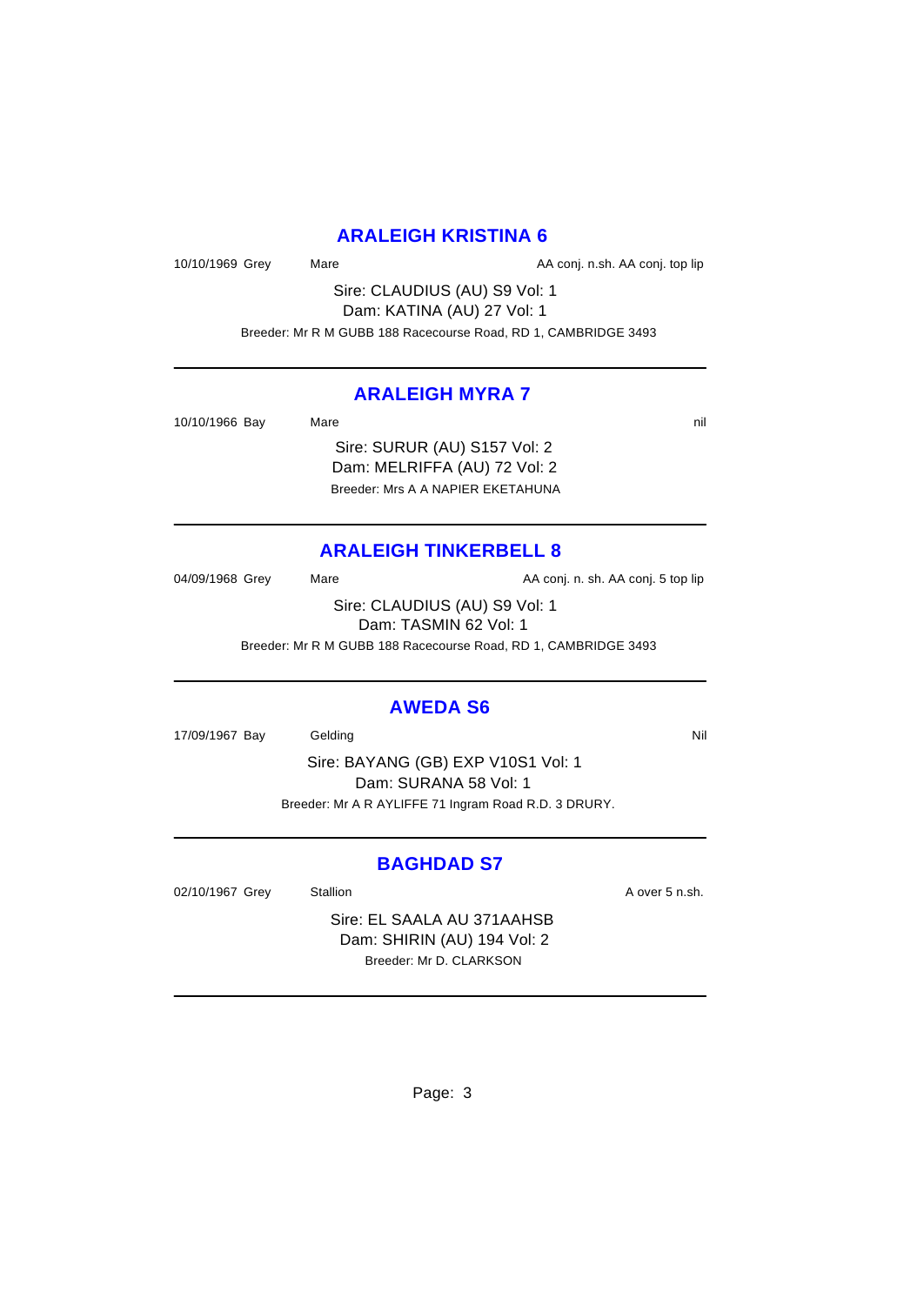### **BATAN S8**

04/12/1968 Grey Gelding Care Contact Contact Contact Contact Contact Contact Contact Contact Contact Contact Contact Contact Contact Contact Contact Contact Contact Contact Contact Contact Contact Contact Contact Contact C

Sire: SILVER SPARKLE (GB) EXP V7S7 Vol: 1 Dam: EZRAETTA 14 Vol: 1 Breeder: Mr L.M. MARSHALL

#### **BAYANG (GB) EXP V10S1**

Bay Stallion

Sire: FANCY SHADOW GB V9S1 Dam: ROSALINA GB V8M4

Breeder: R H Calvert

Importer: Mr A R AYLIFFE 71 Ingram Road R.D. 3 DRURY.

# **BEENIE (AU) 9**

09/11/1967 Grey Mare Mare ME conj.n.sh. 291 o.nk. Sire: FABULOUS AU 206AAHSB Dam: ROBINIA (AU) 42 Vol: 1

Breeder: Mrs A.D.D. MACLEAN AUSTRALIA

Importer: Mrs Suzanne W SPRATT Maketu Road R.D. 9 TE PUKE.

### **C.R.WUK S11**

11/09/1966 Bay Gelding Communication of the Nil

Sire: BAYANG (GB) EXP V10S1 Vol: 1 Dam: TONKANOONA (GB) 65 Vol: 1 Breeder: Mr A R AYLIFFE 71 Ingram Road R.D. 3 DRURY.

# **CEPHALYN 10**

07/11/1966 Chestnut Mare nill and the nill and the nill and the nill and the nill and the nill and the nill and the nill and the nill and the nill and the nill and the nill and the nill and the nill and the nill and the ni

Sire: CEPHALUS AU V8S1 Dam: MARILYN 29 Vol: 1 Breeder: Mr B SISAM C/- Sisam & Sons R.D. 1 WHAKATANE.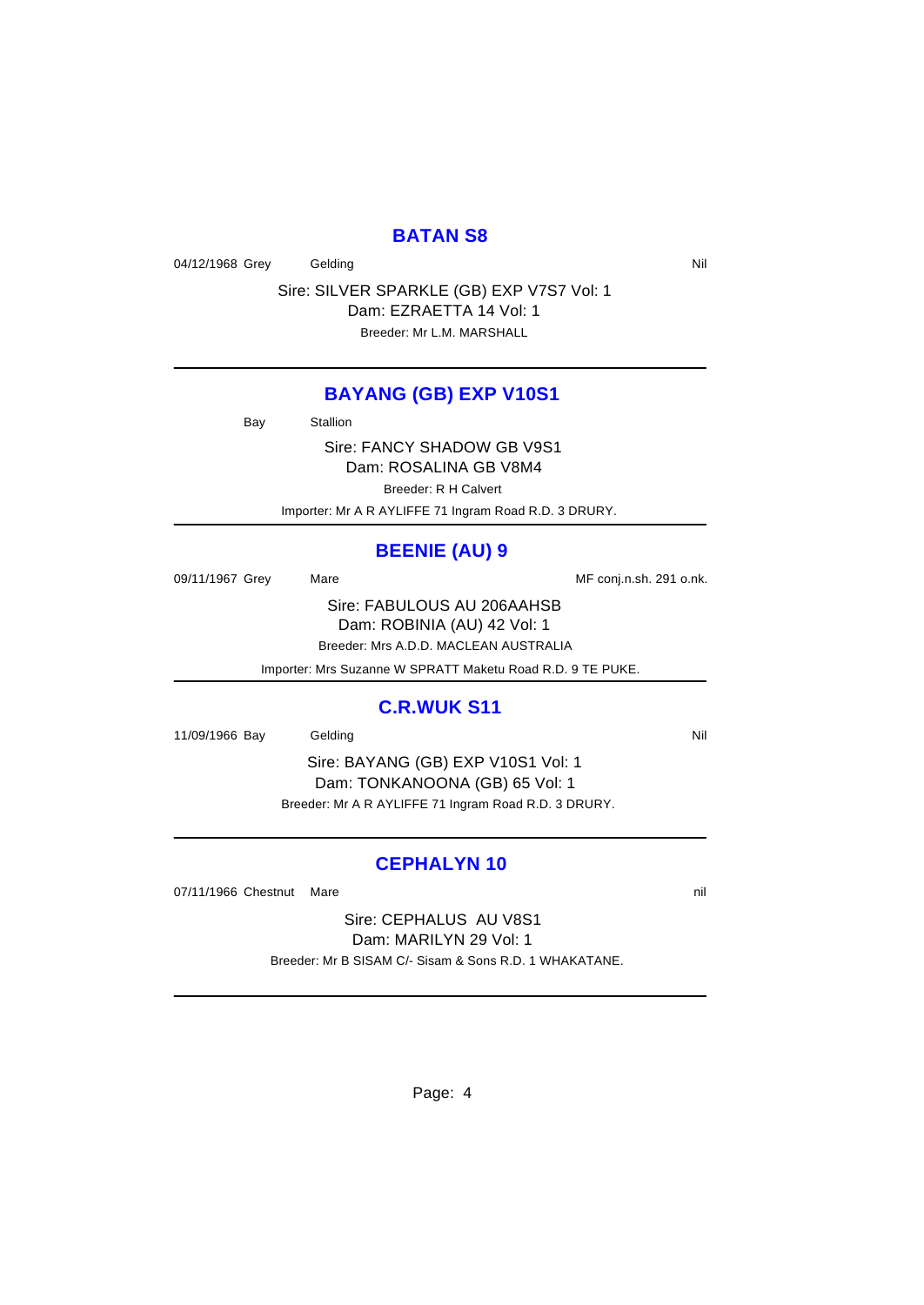### **CLASSICAL S35**

24/11/1970 Chestnut Stallion **E** Flying V n.sh. 5 over 70 o.sh.

Sire: CRESCENDO (AU) S10 Vol: 1 Dam: KASSIB (AU) 25 Vol: 1 Breeder: Mr T EDWARD R.D., MORRINSVILLE.

### **CLAUDIUS (AU) S9**

02/10/1961 Grey Stallion Stallion H Crown n.sh. 61, o.nk.

Sire: SALA AU 4AAHSB Dam: HESTIA AU 195AAHSB Breeder: DEPT.AG SYDNEY AUSTRALIA

Importer: Mr R M GUBB 188 Racecourse Road, RD 1, CAMBRIDGE 3493

### **COPPERMAID 11**

01/08/1957 Grey Mare Mare nill and the nill and the nill and the nill and the nill and the nill and the nill and the nill and the nill and the nill and the nill and the nill and the nill and the nill and the nill and the n Sire: SHEREEF (GB) S42 Vol: 1 Dam: GISPY MAID (AU) 19 Vol: 1 Breeder: Mr B SISAM C/- Sisam & Sons R.D. 1 WHAKATANE.

### **CRESCENDO (AU) S10**

12/10/1963 Grey Stallion Stallion Stallion MF conj. n.sh. 198 o.nk. Sire: GREYLIGHT AU 129AAHSB Dam: CARLA AU 221AAHSB Breeder: Mrs A.D.D. MACLEAN AUSTRALIA Importer: Mr B SISAM C/- Sisam & Sons R.D. 1 WHAKATANE.

# **CRYSTAL STAR (GB) 12**

08/02/1956 Chestnut Mare nill and the nill and the nill and the nill and the nill and the nill and the nill and the nill and the nill and the nill and the nill and the nill and the nill and the nill and the nill and the ni

Sire: CRYSTAL FIRE GB 166AAHSB Dam: INDIAN STARLIGHT GB V8M3 Breeder: Mrs E.M. THOMAS ENGLAND Importer: Mr A R AYLIFFE 71 Ingram Road R.D. 3 DRURY.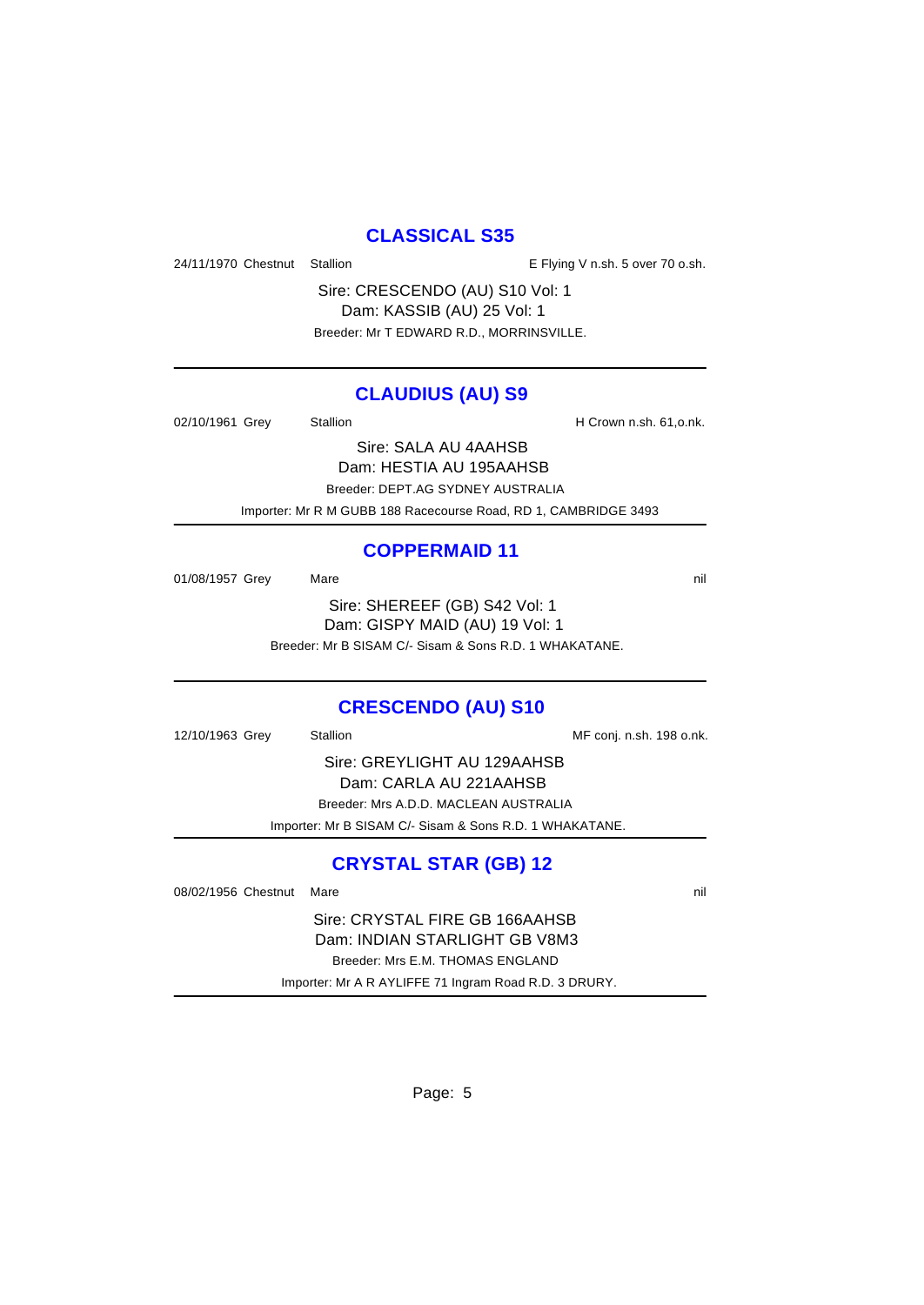### **EL-DAF (AU) 13**

01/08/1963 Chestnut Mare **Example 2019** E n.sh.

Sire: ARGUS AU 115AAHSB Dam: DAFFAL AU 46AAHSB Breeder: Mr B ELTRINGHAM AUSTRALIA Importer: Mr K BAYNE

### **EL-HAMDULLAH (AU) S12**

05/11/1968 Chestnut Stallion Nil and State of the Nil and State of Nil and State of Nil and State of Nil and St

Sire: ARGUS AU 115AAHSB Dam: EL-SHEBA AU 173AAHSB Breeder: D.J. MULLENS AUSTRALIA Importer: Mr K BAYNE

#### **EZRAETTA 14**

01/08/1953 Grey Mare nil and the nil and the nil and the nil and the nil and the nil and the nil and the nil and the nil and the nil and the nil and the nil and the nil and the nil and the nil and the nil and the nil and t Sire: EZRAH (GB) V7S1 Vol: 99 Dam: SADIK (GB) V7M3 Vol: 99 Breeder: Mr I.D. MCINDOE

### **EZRINA 15**

01/08/1956 Grey Mare natural Mare nill and the matrix of the matrix of the matrix of the matrix of the matrix of the matrix of the matrix of the matrix of the matrix of the matrix of the matrix of the matrix of the matrix

Sire: EZRAH (GB) V7S1 Vol: 99 Dam: SADIK (GB) V7M3 Vol: 99 Breeder: Mr I.D. MCINDOE

### **FANNY 16**

05/11/1968 Grey Mare 2012 Mare nill

Sire: BAYANG (GB) EXP V10S1 Vol: 1 Dam: SARANA (GB) 46 Vol: 1 Breeder: Mr A R AYLIFFE 71 Ingram Road R.D. 3 DRURY.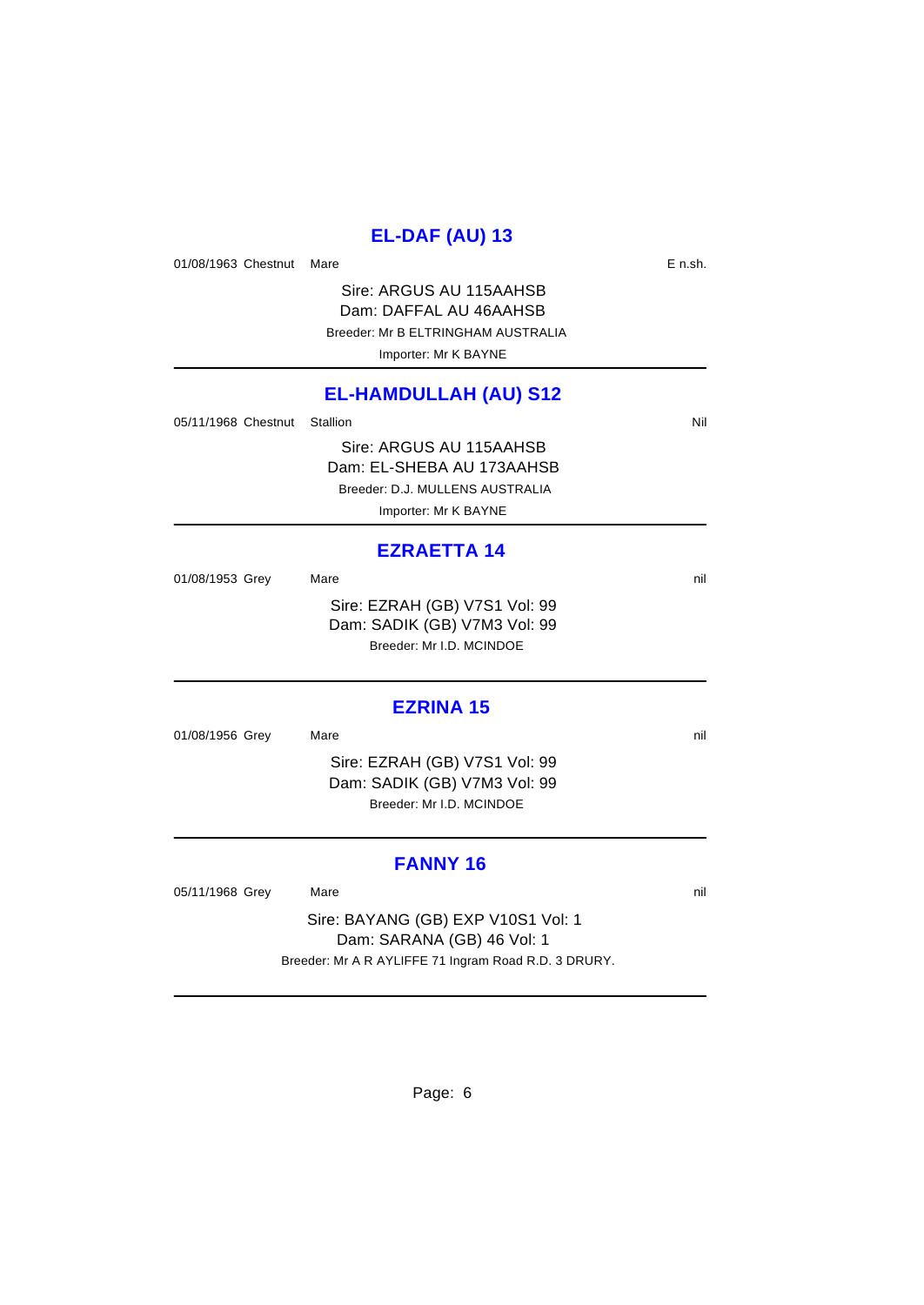# **FLASH HARRY S13**

01/11/1968 Chestnut Stallion Nil

Sire: BAYANG (GB) EXP V10S1 Vol: 1 Dam: TONKANOONA (GB) 65 Vol: 1 Breeder: Mr A R AYLIFFE 71 Ingram Road R.D. 3 DRURY.

### **FORINA 17**

10/06/1967 Grey Mare natural Mare nill and Mare nill and Mare nill and Mare nill and Mare nill and Mare nill and Mare nill and Mare nill and Mare nill and Mare nill and Mare nill and Mare nill and Mare nill and Mare nill a

Sire: SILVER SPARKLE (GB) EXP V7S7 Vol: 1 Dam: EZRINA 15 Vol: 1 Breeder: Mr I.D. MCINDOE

### **FREDA 18**

07/10/1961 Grey Mare Mare nill and the matrix of the matrix of the matrix of the matrix of the matrix of the matrix of the matrix of the matrix of the matrix of the matrix of the matrix of the matrix of the matrix of the m Sire: GREY SWIRL (AU) S14 Vol: 1 Dam: GISPY MAID (AU) 19 Vol: 1 Breeder: Mr B SISAM C/- Sisam & Sons R.D. 1 WHAKATANE.

### **GISPY MAID (AU) 19**

01/08/1946 Grey Mare Mare Jover F n.sh. 55 o.nk.

Sire: SIRDAR GB V5S1 Dam: SALOME GB V6M1 Breeder: Mr J. JELBART AUSTRALIA Importer: Mr B SISAM C/- Sisam & Sons R.D. 1 WHAKATANE.

# **GOLDEN QUEEN (IIU) 20**

14/03/1970 Bay Mare Mare NIL

Sire: BASRAH AU 357AAHSB Dam: EL-DAF (AU) 13 Vol: 1 Breeder: Mr K BAYNE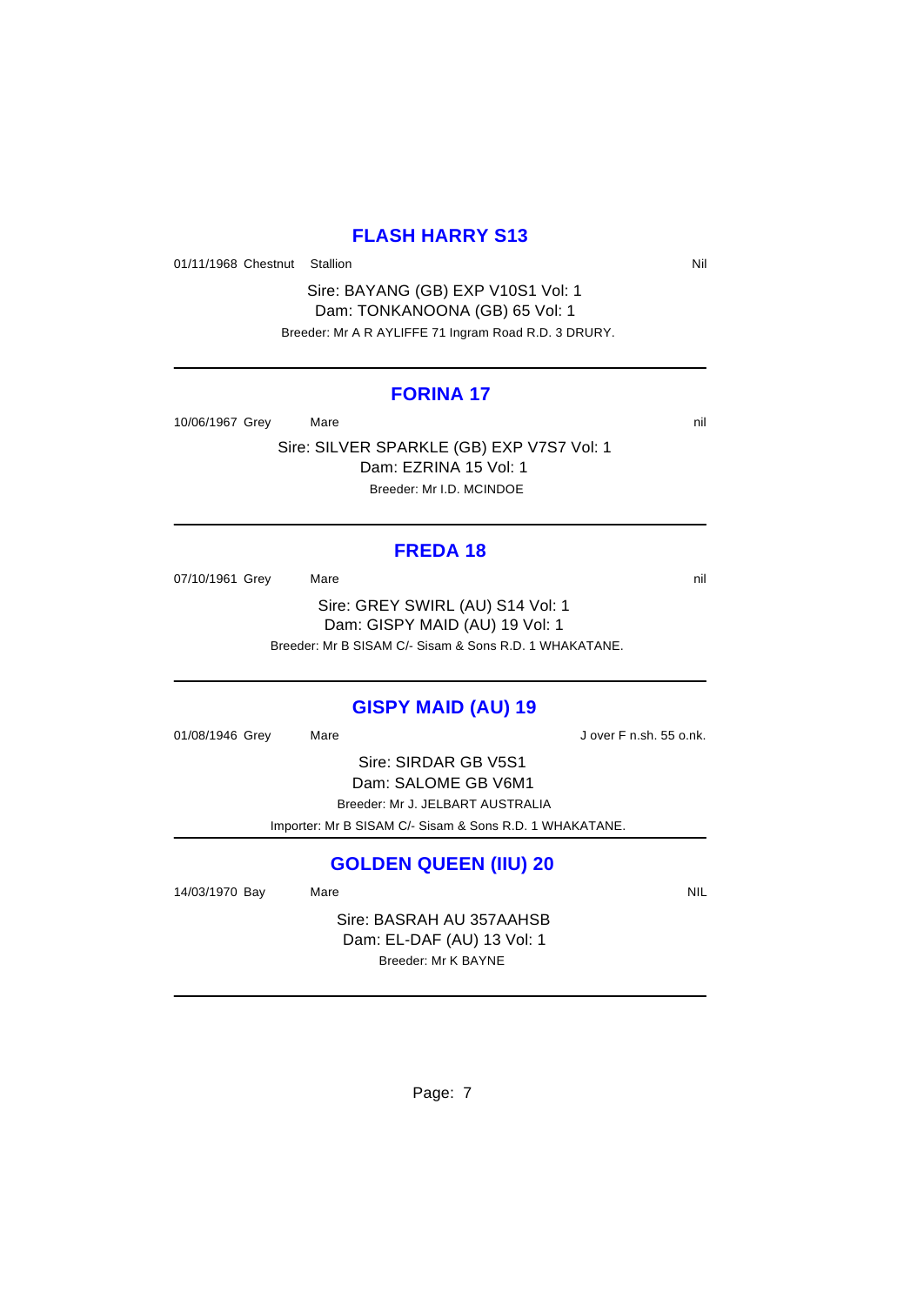# **GREY GIRL 21**

02/11/1956 Grey Mare natural Mare nill and the matrix of the matrix of the matrix of the matrix of the matrix of the matrix of the matrix of the matrix of the matrix of the matrix of the matrix of the matrix of the matrix

Sire: SHEREEF (GB) S42 Vol: 1 Dam: GISPY MAID (AU) 19 Vol: 1 Breeder: Mr B SISAM C/- Sisam & Sons R.D. 1 WHAKATANE.

### **GREY MAID 22**

26/10/1964 Chestnut Mare nill and the nill and the nill and the nill and the nill and the nill and the nill and the nill and the nill and the nill and the nill and the nill and the nill and the nill and the nill and the ni

Sire: GREY SWIRL (AU) S14 Vol: 1 Dam: SHERMAID 47 Vol: 1 Breeder: Mr A A EDWARD Waiti Road R.D. 3 MORRINSVILLE.

### **GREY SWIRL (AU) S14**

01/08/1956 Grey Stallion Stallion State State MF conj. n.sh. 82 o.nk. Sire: ELECTRIC SILVER GB S69AU Dam: GREY CORONET GB 77AAHSB Breeder: Mrs A.D.D. MACLEAN AUSTRALIA Importer: Mr B SISAM C/- Sisam & Sons R.D. 1 WHAKATANE.

#### **HABIBA 23**

20/08/1964 Grey Mare natural Mare nill and the matrix of the nill and the nill and the nill and the nill and the nill and the nill and the nill and the nill and the nill and the nill and the nill and the nill and the nill

Sire: SURUR (AU) S157 Vol: 2 Dam: SHIRIN (AU) 194 Vol: 2 Breeder: Mrs E M SMALL

#### **HOUSSAIN (AU) S15**

01/08/1947 Grey Stallion Stallion State State State State State State State State State State State State State

Sire: RAKIB GB V7S9 Dam: SABIYAH GB V7M2 Breeder: Mrs A.D.D. MACLEAN AUSTRALIA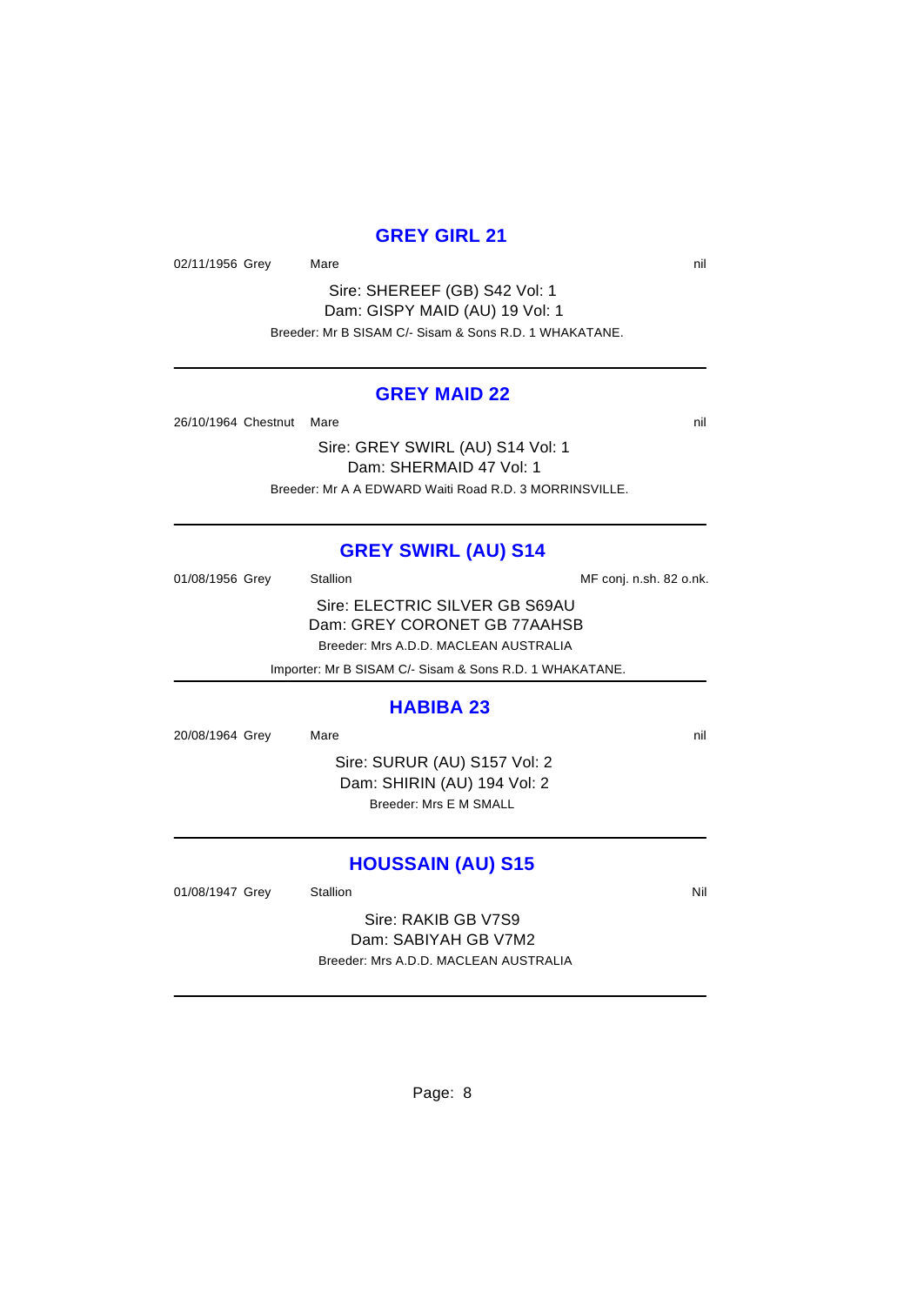### **JABAL S16**

17/08/1968 Grey Stallion Station Nil

Sire: SILVER SPARKLE (GB) EXP V7S7 Vol: 1 Dam: ADAH 1 Vol: 1 Breeder: Mr L.M. MARSHALL

#### **JEANETTE 24**

17/10/1966 Grey Mare Mare nill and the matrix of the matrix of the matrix of the matrix of the matrix of the matrix of the matrix of the matrix of the matrix of the matrix of the matrix of the matrix of the matrix of the m

Sire: GREY SWIRL (AU) S14 Vol: 1 Dam: GREY GIRL 21 Vol: 1 Breeder: Mr B SISAM C/- Sisam & Sons R.D. 1 WHAKATANE.

### **KAMIL S17**

29/09/1960 Grey Stallion Stallion State State State State State State State State State State State State State Sire: SHEREEF (GB) S42 Vol: 1 Dam: GISPY MAID (AU) 19 Vol: 1 Breeder: Mr B SISAM C/- Sisam & Sons R.D. 1 WHAKATANE.

### **KASSIB (AU) 25**

01/08/1951 Grey Mare natural Mare nill and the matrix of the matrix of the matrix of the matrix of the matrix of the matrix of the matrix of the matrix of the matrix of the matrix of the matrix of the matrix of the matrix

Sire: RAKIB GB V7S9

Dam: KASSA AU 82AAHSB

Breeder: Mrs A.D.D. MACLEAN AUSTRALIA

Importer: Mr B SISAM C/- Sisam & Sons R.D. 1 WHAKATANE.

#### **KATHLEEN 26**

30/09/1958 Grey Mare Mare nill and the state of the nill and the nill and the nill and the nill and the nill and the nill and the nill and the nill and the nill and the nill and the nill and the nill and the nill and the n

Sire: SHEREEF (GB) S42 Vol: 1 Dam: KASSIB (AU) 25 Vol: 1 Breeder: Mr B SISAM C/- Sisam & Sons R.D. 1 WHAKATANE.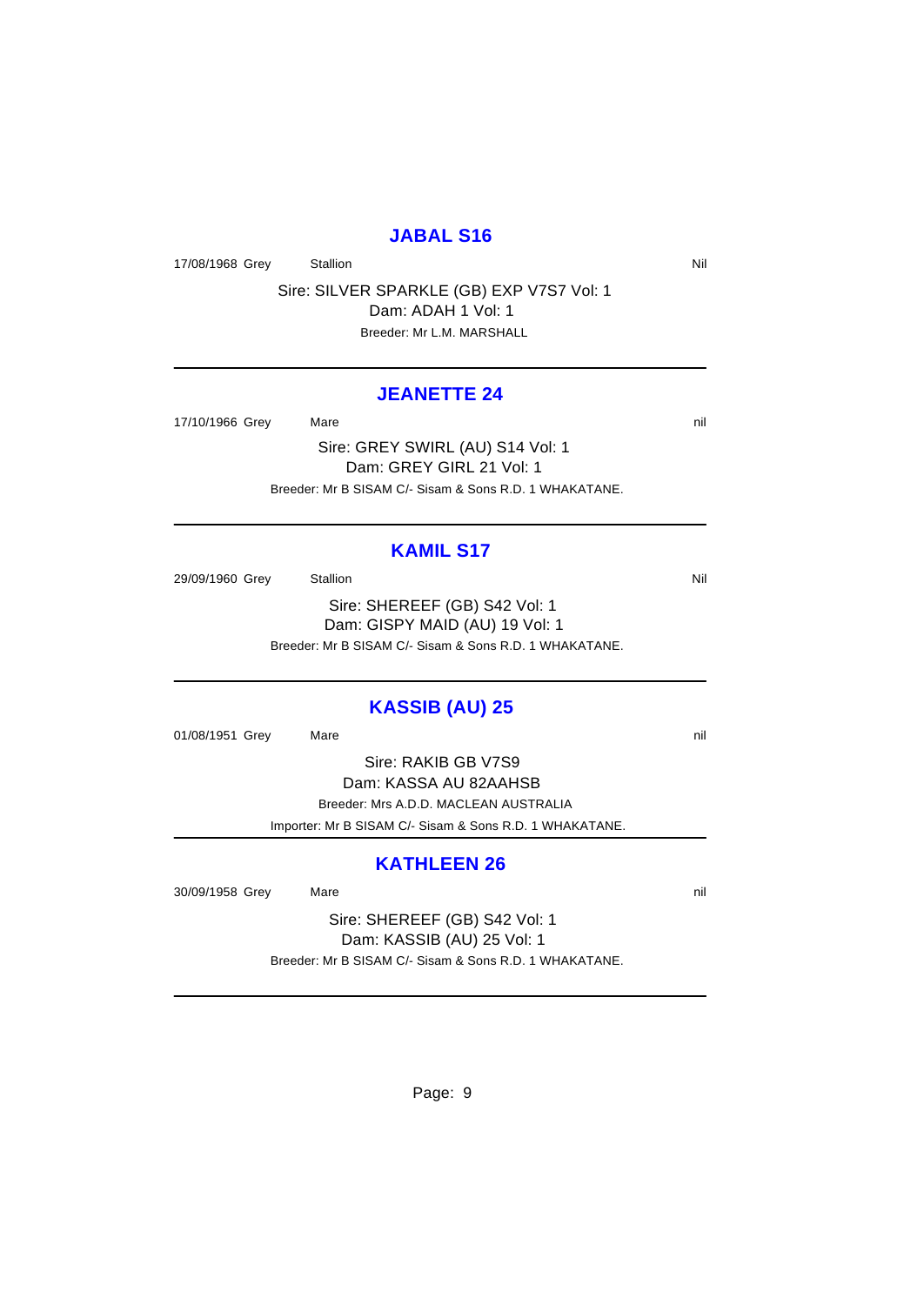# **KATINA (AU) 27**

01/08/1954 Chestnut Mare Mare Messing MF conj. n.sh. 53 o.nk.

Sire: ELECTRIC SILVER GB S69AU Dam: KANUN AU 81AAHSB Breeder: Mrs A.D.D. MACLEAN AUSTRALIA Importer: Mrs A A NAPIER EKETAHUNA

#### **KOUMMITE 28**

03/11/1970 Bay Mare Inverted A over A n.sh. 1 over 0 o.sh.

Sire: BAYANG (GB) EXP V10S1 Vol: 1 Dam: CRYSTAL STAR (GB) 12 Vol: 1 Breeder: Mr A R AYLIFFE 71 Ingram Road R.D. 3 DRURY.

# **LYSANDER (AU) S18**

12/09/1963 Grey Stallion Stallion State State State State State State State State State State State State State Sire: SPINDRIFT GB 148AAHSB Dam: HEMERA AU 131AAHSB Breeder: DEPT.AG SYDNEY AUSTRALIA

Importer: Mr K BAYNE

#### **MARILYN 29**

29/09/1963 Chestnut Mare nill and the nill and the nill and the nill and the nill and the nill and the nill and the nill and the nill and the nill and the nill and the nill and the nill and the nill and the nill and the ni

Sire: GREY SWIRL (AU) S14 Vol: 1 Dam: GREY GIRL 21 Vol: 1 Breeder: Mr B SISAM C/- Sisam & Sons R.D. 1 WHAKATANE.

### **NAAPA MAID 30**

20/11/1965 Grey Mare Mare Nil

Sire: CEPHALUS AU V8S1 Dam: SHERMAID 47 Vol: 1 Breeder: Mr A A EDWARD Waiti Road R.D. 3 MORRINSVILLE.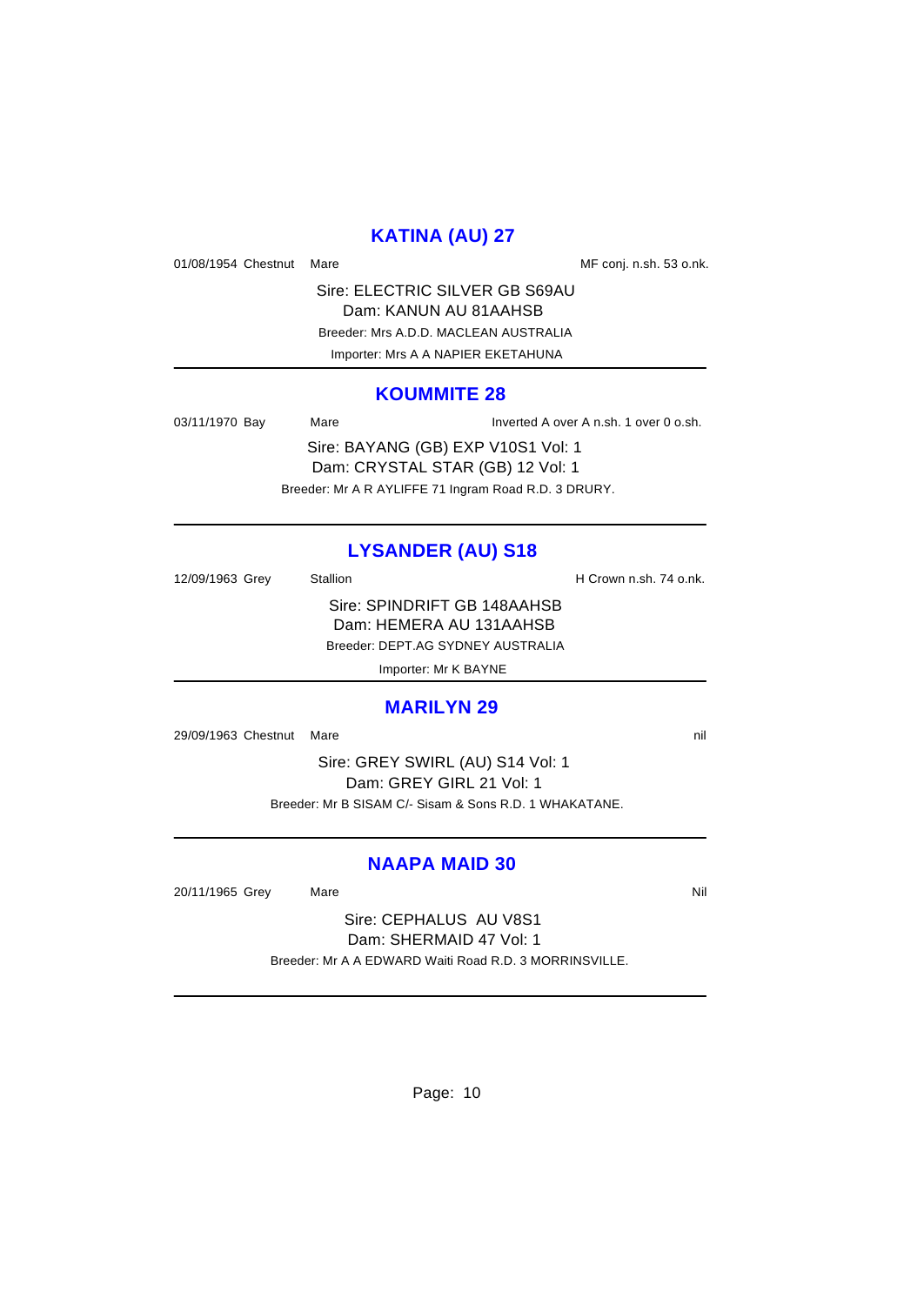# **NADJY (AU) S19**

08/10/1964 Grey Gelding Coronet over JB conj. n.sh. 16 o.nk.

Sire: IRAN AU S78AU Dam: SHANI AU 236AAHSB Breeder: Mr D BEST AUSTRALIA. Importer: Mr Kevin CHOLMONDELEY SMITH 279 Airfield Road, RD 2, PAPAKURA 2582

#### **NASEAM S20**

01/08/1959 Grey Stallion Nil Sire: EZRAH (GB) V7S1 Vol: 99 Dam: SADIK (GB) V7M3 Vol: 99

Breeder: Mr I.D. MCINDOE

# **NASINA 31**

02/11/1965 Chestnut Mare Nil

Sire: NASSABA S128 Vol: 2 Dam: EZRINA 15 Vol: 1 Breeder: Mr I.D. MCINDOE

### **NASSAR S21**

01/08/1955 Grey Stallion Stallion Nil Sire: EZRAH (GB) V7S1 Vol: 99 Dam: SADIK (GB) V7M3 Vol: 99 Breeder: Mr I.D. MCINDOE

# **NERISSA 32**

11/02/1970 Grey Mare Mare Nil

Sire: SILVER DOLLAR S79 Vol: 2 Dam: NASINA 31 Vol: 1 Breeder: Mr L.M. MARSHALL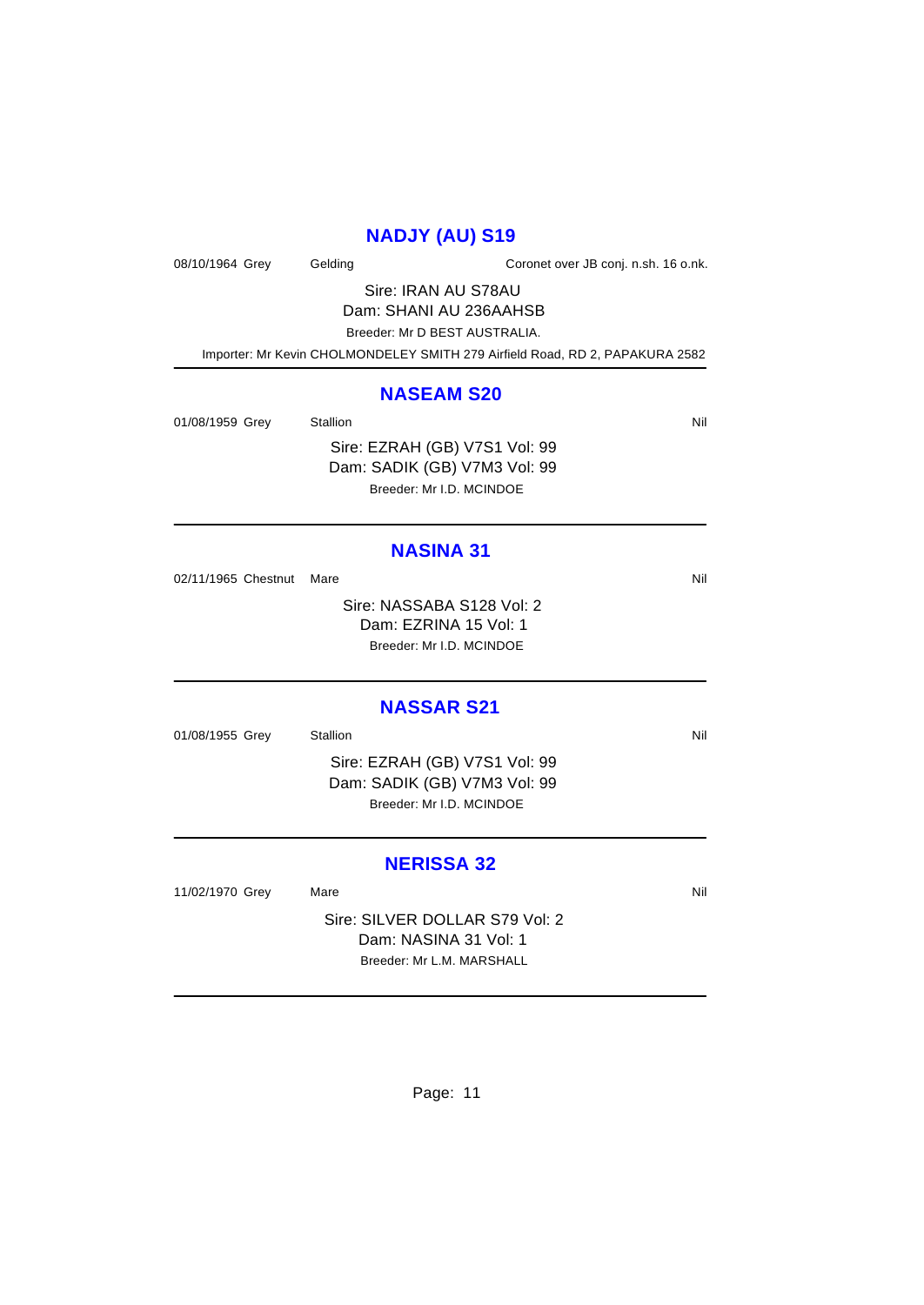### **NGAPA ANGEL 33**

25/10/1967 Grey Mare Nil

Sire: SIRINTH (AU) S46 Vol: 1 Dam: GREY MAID 22 Vol: 1 Breeder: Mr A A EDWARD Waiti Road R.D. 3 MORRINSVILLE.

### **NGAPA CHIEF S22**

14/10/1968 Grey Stallion 3. Stallion 3. The State of the State of the State of the State of the State of the State of the State of the State of the State of the State of the State of the State of the State of the State of Sire: SIRINTH (AU) S46 Vol: 1 Dam: COPPERMAID 11 Vol: 1

Breeder: Mr A A EDWARD Waiti Road R.D. 3 MORRINSVILLE.

#### **NGAPA ECLIPSE S23**

24/10/1968 Grey Stallion Nil Sire: SIRINTH (AU) S46 Vol: 1 Dam: SUN MAID 57 Vol: 1 Breeder: Mr A A EDWARD Waiti Road R.D. 3 MORRINSVILLE.

#### **NGAPA GLORY S24**

27/11/1968 Grey Gelding Nill and Service Control of the Nill and Service Control of the Nill and Service Control of the Nill and Service Control of the Nill and Service Control of the Nill and Service Control of the Nill a

Sire: CRESCENDO (AU) S10 Vol: 1 Dam: GREY MAID 22 Vol: 1 Breeder: Mr A A EDWARD Waiti Road R.D. 3 MORRINSVILLE.

### **NGAPA KING S25**

10/10/1969 Grey Stallion Station Nil

Sire: SURUR (AU) S157 Vol: 2 Dam: COPPERMAID 11 Vol: 1 Breeder: Mr A A EDWARD Waiti Road R.D. 3 MORRINSVILLE.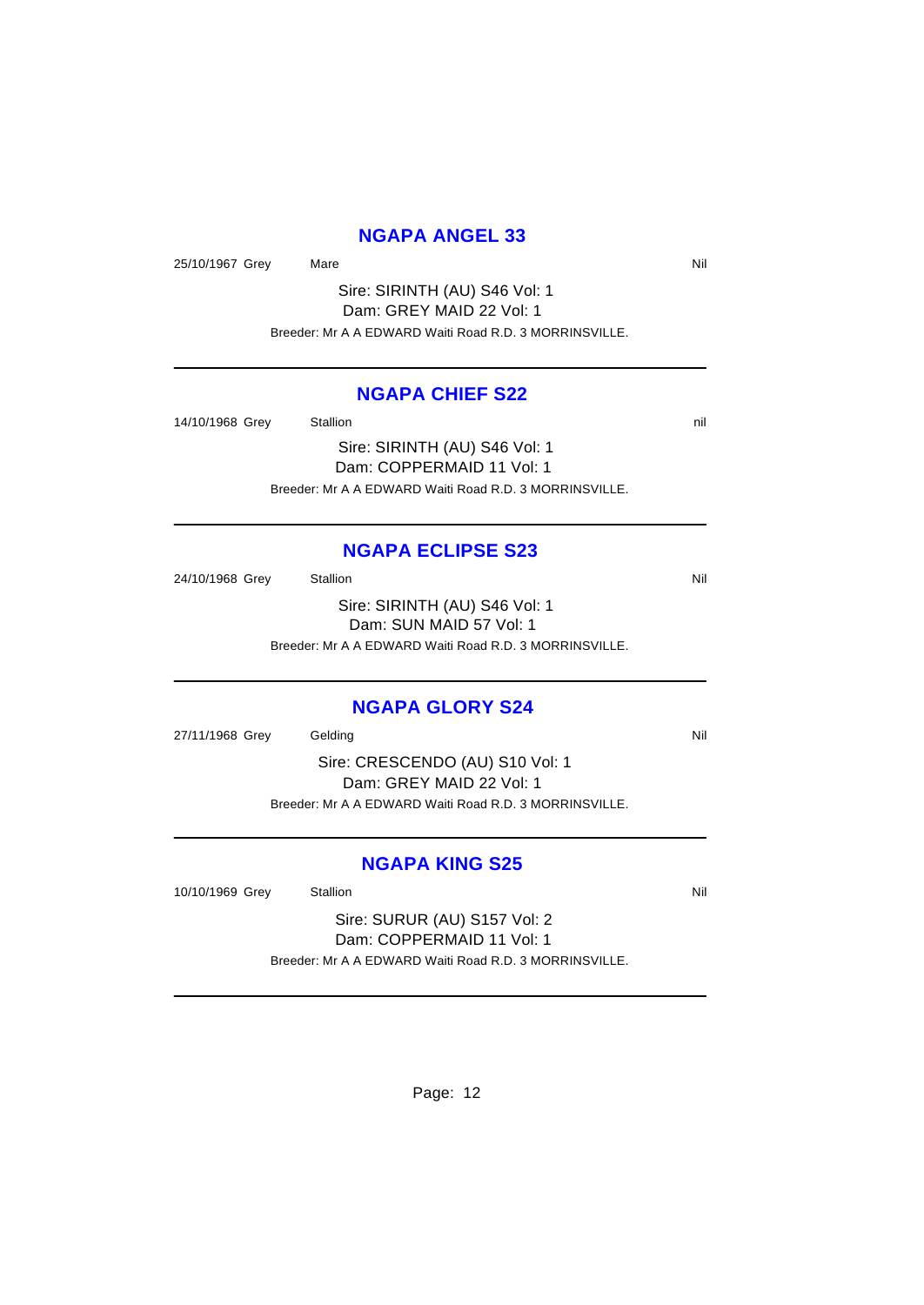### **NGAPA KIRI S26**

30/10/1969 Grey Stallion States States and States and States States and Nil

Sire: SURUR (AU) S157 Vol: 2 Dam: SHERMAID 47 Vol: 1 Breeder: Mr A A EDWARD Waiti Road R.D. 3 MORRINSVILLE.

### **NGAPA LAD S27**

11/10/1968 Grey Stallion Stallion Stallion State State State State State State State State State State State State State State State State State State State State State State State State State State State State State State

Sire: SIRINTH (AU) S46 Vol: 1 Dam: SHERMAID 47 Vol: 1 Breeder: Mr A A EDWARD Waiti Road R.D. 3 MORRINSVILLE.

### **NGAPA LASS 34**

23/10/1966 Grey Mare Mare Nill

Sire: SIRINTH (AU) S46 Vol: 1 Dam: SUN MAID 57 Vol: 1 Breeder: Mr A A EDWARD Waiti Road R.D. 3 MORRINSVILLE.

### **NGAPA MYSTIC PRINCE (DEREGISTERED) S28**

02/05/1967 Grey Stallion Station Station Station Nil

Sire: SIRINTH (AU) S46 Vol: 1 Dam: SHERMAID 47 Vol: 1

Breeder: Mr A A EDWARD Waiti Road R.D. 3 MORRINSVILLE.

### **NGAPA RANI 35**

01/09/1970 Grey Mare Mare E flying V n. sh. 2 over 70 o.sh.

Sire: NADJY (AU) S19 Vol: 1 Dam: SUN MAID 57 Vol: 1 Breeder: Mr A A EDWARD Waiti Road R.D. 3 MORRINSVILLE.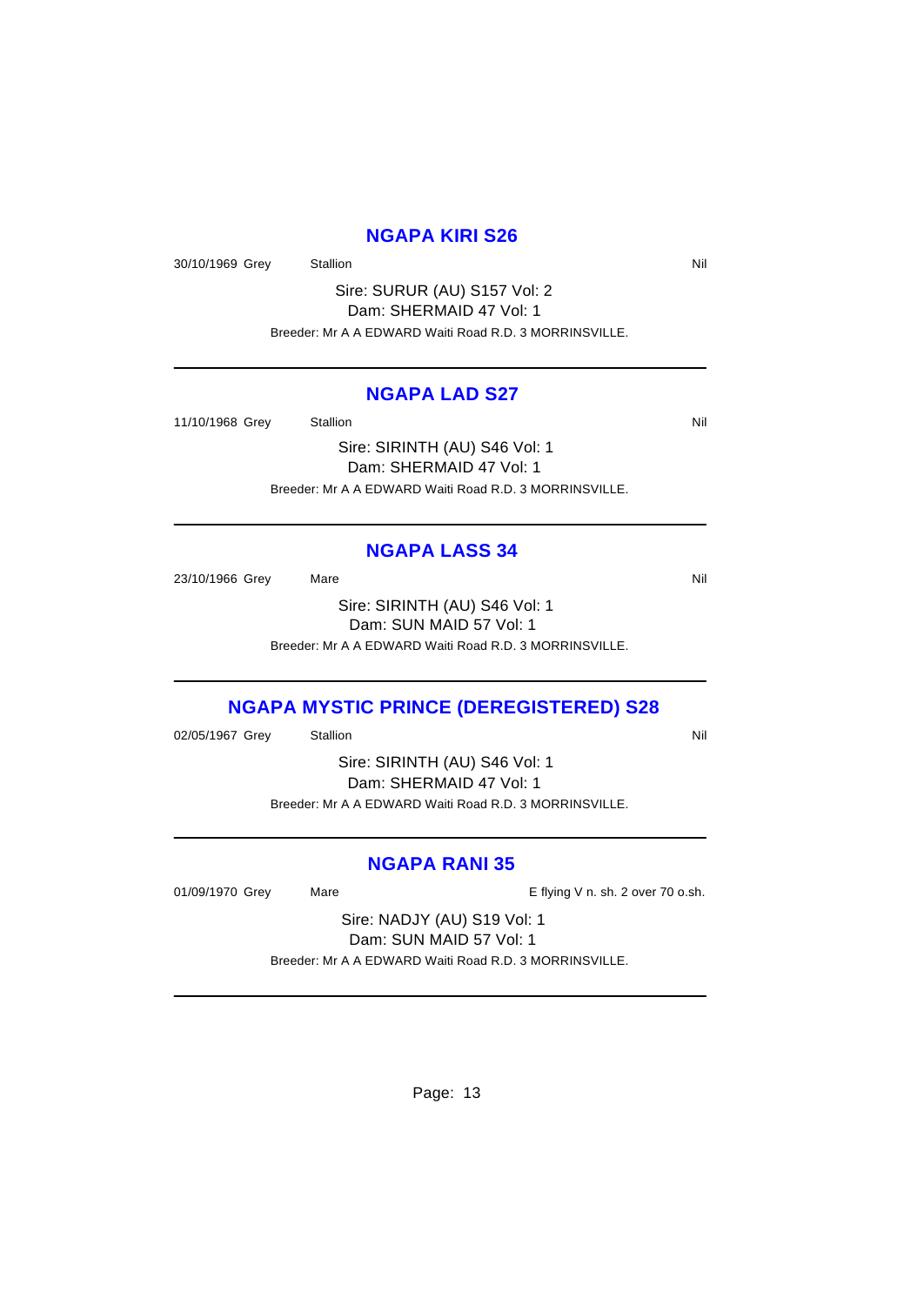#### **NGAPA RIMU S29**

14/09/1970 Bay Gelding Gelding E flying V n.sh. 3 over 70 o.sh.

Sire: NADJY (AU) S19 Vol: 1 Dam: SHERMAID 47 Vol: 1

Breeder: Mr A A EDWARD Waiti Road R.D. 3 MORRINSVILLE.

### **NGAPA ROA S30**

15/10/1970 Grey Stallion Stallion E flying V n.sh. 1 over 70 o.sh.

Sire: SIRINTH (AU) S46 Vol: 1 Dam: NAAPA MAID 30 Vol: 1 Breeder: Mr A A EDWARD Waiti Road R.D. 3 MORRINSVILLE.

### **NGAPA SON S31**

19/09/1969 Grey Stallion Nil

Sire: SURUR (AU) S157 Vol: 2 Dam: SUN MAID 57 Vol: 1 Breeder: Mr A A EDWARD Waiti Road R.D. 3 MORRINSVILLE.

### **NGAPA SUNSHINE S32**

30/10/1969 Chestnut Gelding Nill and Solid Annual Control of Nill and Solid Annual Control of Nill and Nill and Nill and Nill and Nill and Nill and Nill and Nill and Nill and Nill and Nill and Nill and Nill and Nill and Ni

Sire: SURUR (AU) S157 Vol: 2 Dam: GREY MAID 22 Vol: 1 Breeder: Mr A A EDWARD Waiti Road R.D. 3 MORRINSVILLE.

# **NGAPA SWEET MOMENT 36**

29/11/1968 Chestnut Mare Nill and South Art 2011 1968 Chestnut Mare Nill and South Art 2011 1968 Nill

Sire: GREY SWIRL (AU) S14 Vol: 1 Dam: NAAPA MAID 30 Vol: 1 Breeder: Mr A A EDWARD Waiti Road R.D. 3 MORRINSVILLE.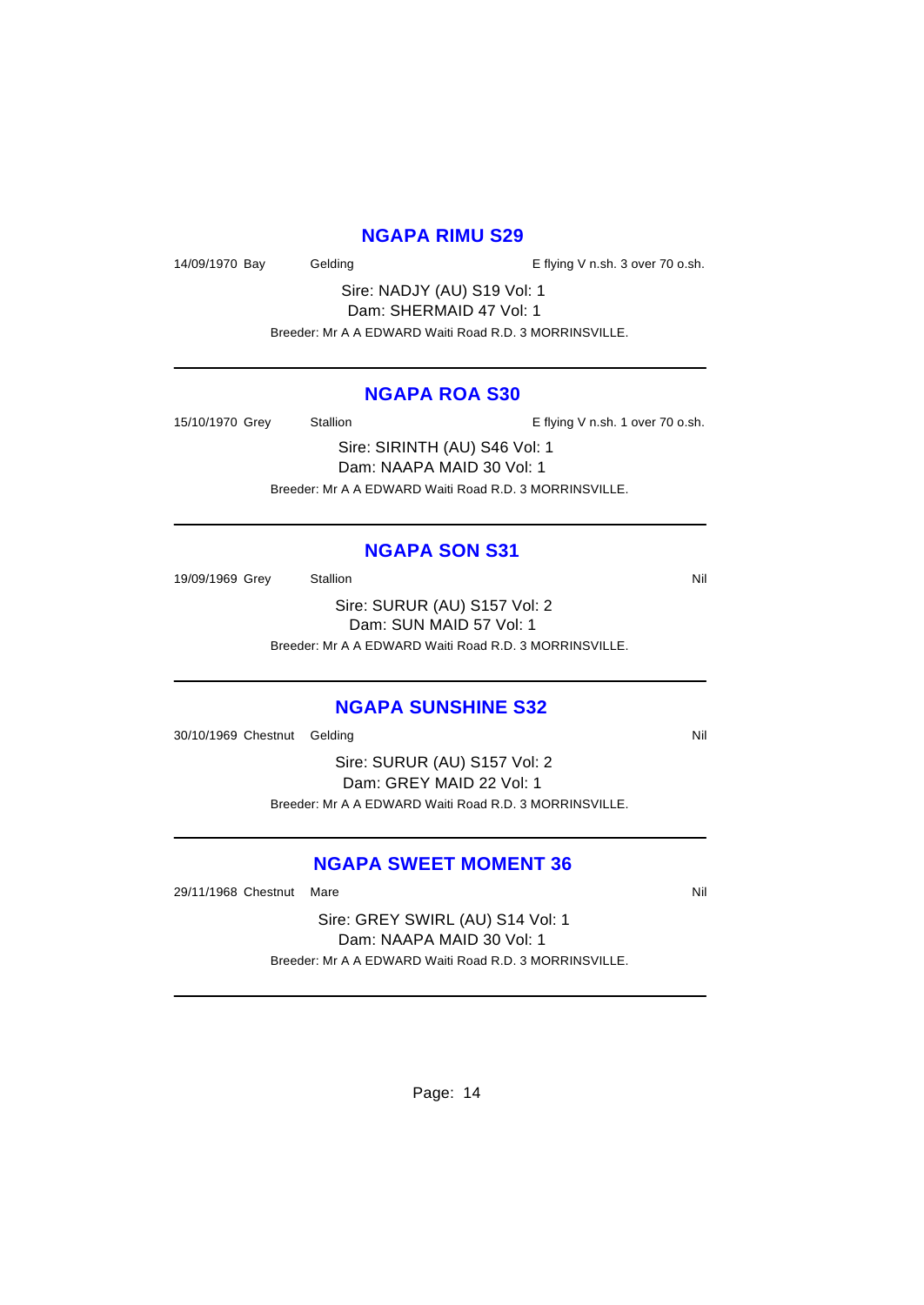### **NGAPA WOODLORE S33**

15/11/1970 Grey Gelding Cases Contains the E flying V n.sh. 4 over 70

Sire: NADJY (AU) S19 Vol: 1 Dam: GREY MAID 22 Vol: 1 Breeder: Mr A A EDWARD Waiti Road R.D. 3 MORRINSVILLE.

#### **NURMANA (GB) 37**

Chestnut Mare Nil

Sire: MANAK GB V6S2 Dam: MUHRA GB V6M2 Breeder: Mr Williams Importer: Mrs R.H. MITCHELL

#### **ODOWENI 38**

21/09/1967 Chestnut Mare Nil

Sire: BAYANG (GB) EXP V10S1 Vol: 1 Dam: TONKANOONA (GB) 65 Vol: 1 Breeder: Mr A R AYLIFFE 71 Ingram Road R.D. 3 DRURY.

#### **OELLA 39**

Unknown Mare

Sire: KAMIL S17 Vol: 1 Dam: ODOWENI 38 Vol: 1 Breeder: PARTNERSHIP WILSON E.W. & B.P. PARTNERSHIP

#### **PASCALI (AU) 40**

06/11/1968 Chestnut Mare Nill and South Art and South Art and South Art and Nill and Nill and Nill and Nill and Nill and Nill and Nill and Nill and Nill and Nill and Nill and Nill and Nill and Nill and Nill and Nill and Ni

Sire: RIFFAYAL GB V6S3 Dam: CHORIZEMA GB V9M1 Breeder: Dr J.E. CROZIER AUSTRALIA Importer: Mr J EVANS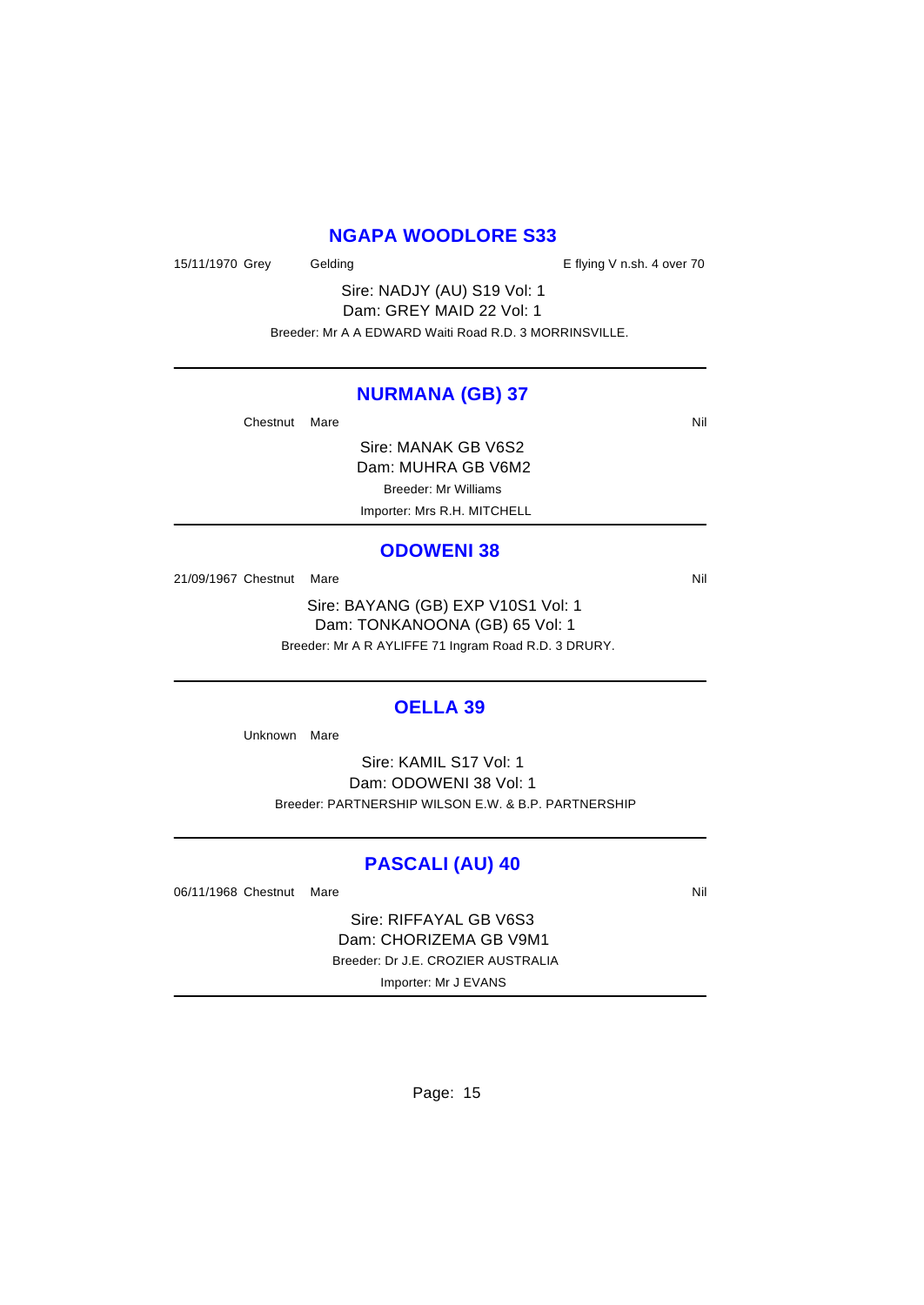### **PRINCE CRYSTAL S34**

20/02/1966 Chestnut Stallion Nil

Sire: HOUSSAIN (AU) S15 Vol: 1 Dam: CRYSTAL STAR (GB) 12 Vol: 1 Breeder: Mr A R AYLIFFE 71 Ingram Road R.D. 3 DRURY.

#### **RAKIK S36**

10/10/1967 Grey Stallion Stallion Nil

Sire: SILVER SPARKLE (GB) EXP V7S7 Vol: 1 Dam: EZRAETTA 14 Vol: 1 Breeder: Mr L.M. MARSHALL

### **RANASA 41**

12/11/1969 Grey Mare

Sire: BAYANG (GB) EXP V10S1 Vol: 1 Dam: SARANA (GB) 46 Vol: 1 Breeder: Mr A R AYLIFFE 71 Ingram Road R.D. 3 DRURY.

### **RICHER RED S37**

30/08/1965 Chestnut Stallion Nill and State of American Nill and State of American Nill and State of American Nil

Sire: GREY SWIRL (AU) S14 Vol: 1 Dam: GREY GIRL 21 Vol: 1 Breeder: Mr B SISAM C/- Sisam & Sons R.D. 1 WHAKATANE.

### **RIJNAR S38**

18/12/1969 Grey Stallion States and States and States and States and Nil

Sire: NASSABA S128 Vol: 2 Dam: SILVER FERN 49 Vol: 1 Breeder: Mr C R BENNETT P.O. Box 64 WAIPUKURAU.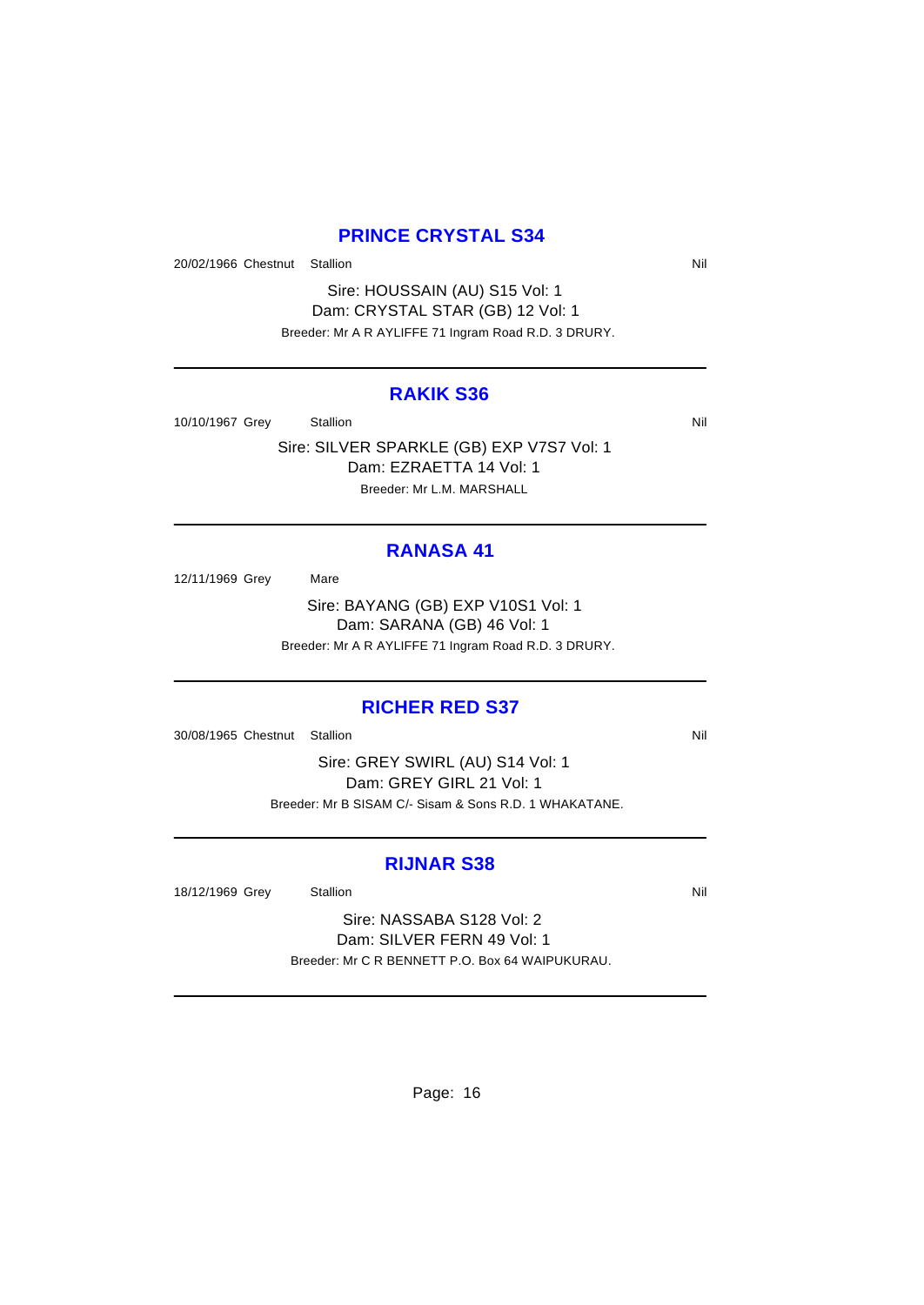## **ROBINIA (AU) 42**

01/08/1960 Grey Mare Mare Mare MF conj. n.sh. 145 o.nk.

Sire: SHAFREYN AU 72AAHSB Dam: RUHEYM AU 102AAHSB Breeder: Mrs A.D.D. MACLEAN AUSTRALIA Importer: Mrs Suzanne W SPRATT Maketu Road R.D. 9 TE PUKE.

### **ROSE QUARTZ 43**

11/10/1967 Grey Mare Mare A over 4 n.sh. Sire: EL SAALA AU 371AAHSB Dam: ADRASTEA (AU) 104 Vol: 2

Breeder: Mr D. CLARKSON

# **RUTHENIUM (AU) 44**

01/09/1964 Grey Mare Mare B over Coronet n.sh. Sire: COUNT MANILLA GB 147AAHSB Dam: OUR QUEEN AU 214AAHSB Breeder: E. & E.K. BLIGH AUSTRALIA Importer: Mr J EVANS

#### **SAMUEL S39**

01/08/1970 Bay Stallion Stallion Nil

Sire: BAYANG (GB) EXP V10S1 Vol: 1 Dam: TINKABELLE (IIU) 64 Vol: 1 Breeder: Mr A R AYLIFFE 71 Ingram Road R.D. 3 DRURY.

# **SANTARABIA SHAMMAR (AU) S40**

13/09/1964 Chestnut Stallion

Sire: SINDH GB 180AAHSB Dam: HAMOONETTE AU 251AAHSB Breeder: CAMPBELL L.A.LTD AUSTRALIA

Importer: Mrs Anthea L COOPER Zannarah Hills, Akura Road, RD 8, MASTERTON 5888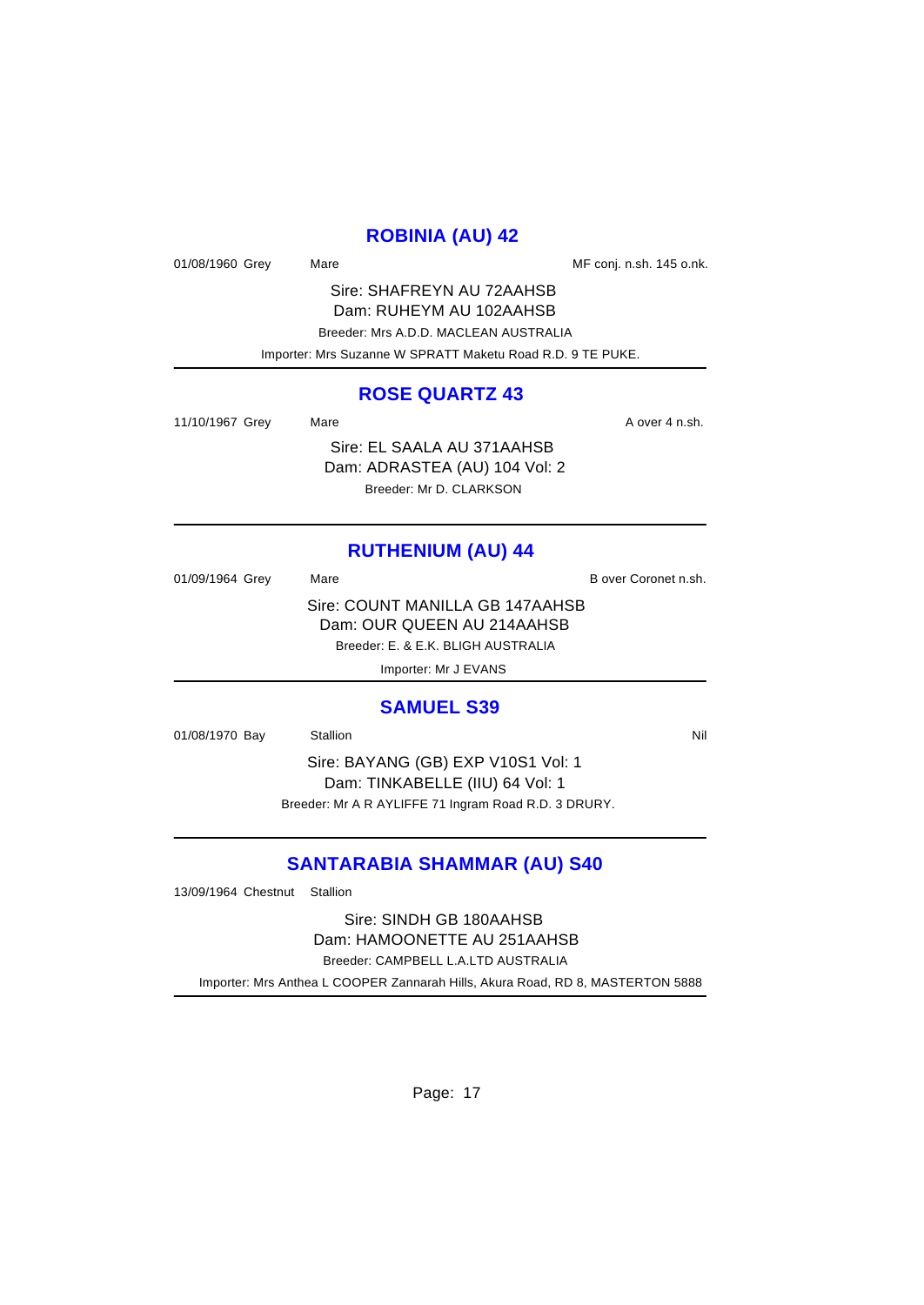#### **SARAH 45**

15/08/1970 Grey Mare

Sire: SILVER SPARKLE (GB) EXP V7S7 Vol: 1 Dam: ADAH 1 Vol: 1 Breeder: Mr L.M. MARSHALL

#### **SARANA (GB) 46**

30/04/1961 Grey Mare Mare Nil Sire: GROJEC GB V9S3

Dam: RASANA GB V8M5 Breeder: Mrs E.M. THOMAS ENGLAND

Importer: Mr A R AYLIFFE 71 Ingram Road R.D. 3 DRURY.

### **SARWAT S41**

09/10/1967 Bay Gelding Care Contact Contact Contact Contact Contact Contact Contact Contact Contact Contact Co Sire: BAYANG (GB) EXP V10S1 Vol: 1 Dam: CRYSTAL STAR (GB) 12 Vol: 1 Breeder: Mr A R AYLIFFE 71 Ingram Road R.D. 3 DRURY.

### **SHEREEF (GB) S42**

01/08/1949 Grey Stallion Stallion Nil

Sire: RIFFAL GB 144AAHSB Dam: SENABRA GB V7M5 Breeder: Mrs A.D.D. MACLEAN AUSTRALIA Importer: Mr B SISAM C/- Sisam & Sons R.D. 1 WHAKATANE.

#### **SHERMAID 47**

01/08/1958 Grey Mare Mare Nil

Sire: SHEREEF (GB) S42 Vol: 1 Dam: GISPY MAID (AU) 19 Vol: 1 Breeder: Mr B SISAM C/- Sisam & Sons R.D. 1 WHAKATANE.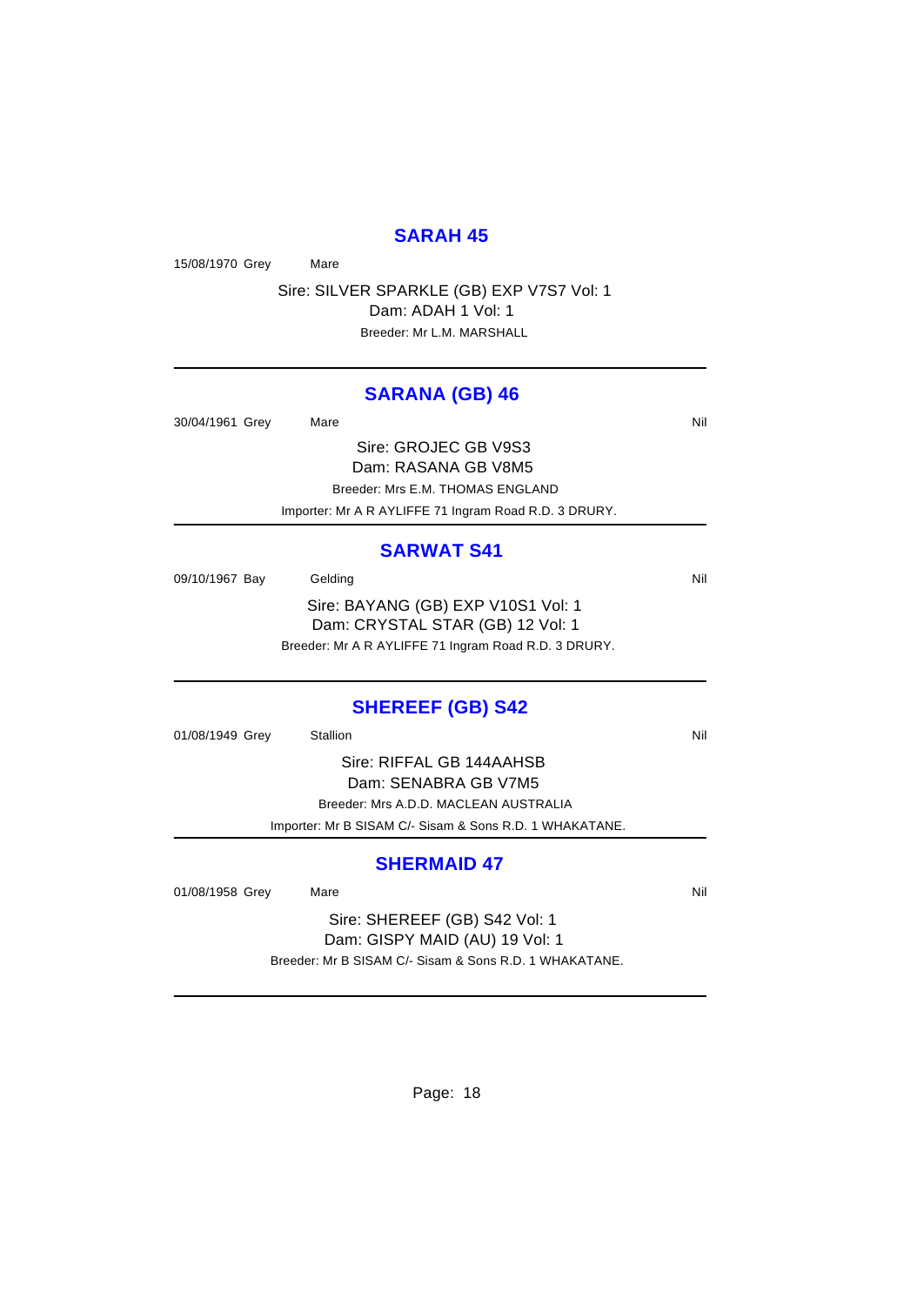#### **SILVER EMBER 48**

01/08/1970 Grey Mare

Sire: SILVER SPARKLE (GB) EXP V7S7 Vol: 1 Dam: SILVER LADY 50 Vol: 1 Breeder: Mr L.M. MARSHALL

#### **SILVER FERN 49**

01/08/1959 Grey Mare National Millette Mare Nil Sire: MELADDIN (AU) V7S3 Vol: 99

Dam: SEMNA (AU) V7M4 Vol: 99 Breeder: Mrs R.H. MITCHELL

#### **SILVER KING S43**

28/10/1966 Grey Stallion Stallion State State State State State State State State State State State State State Sire: SILVER SPARKLE (GB) EXP V7S7 Vol: 1 Dam: GHANIMEH (GB) V7M1 Breeder: Mr D.P. GRAHAM CHRISTCHURCH.

### **SILVER LADY 50**

15/10/1966 Grey Mare National Markets and Markets and Markets and Markets and Markets and Markets and Markets

Sire: SILVER SPARKLE (GB) EXP V7S7 Vol: 1 Dam: SADIK (GB) V7M3 Vol: 99 Breeder: Mr L.M. MARSHALL

# **SILVER MAID 51**

02/05/1968 Grey Mare National Markets of the Millet School and Millet School and Millet School and Millet School and Millet School and Millet School and Millet School and Millet School and Millet School and Millet School a

Sire: SILVER SPARKLE (GB) EXP V7S7 Vol: 1 Dam: ZILLAH 70 Vol: 1 Breeder: Mr L.M. MARSHALL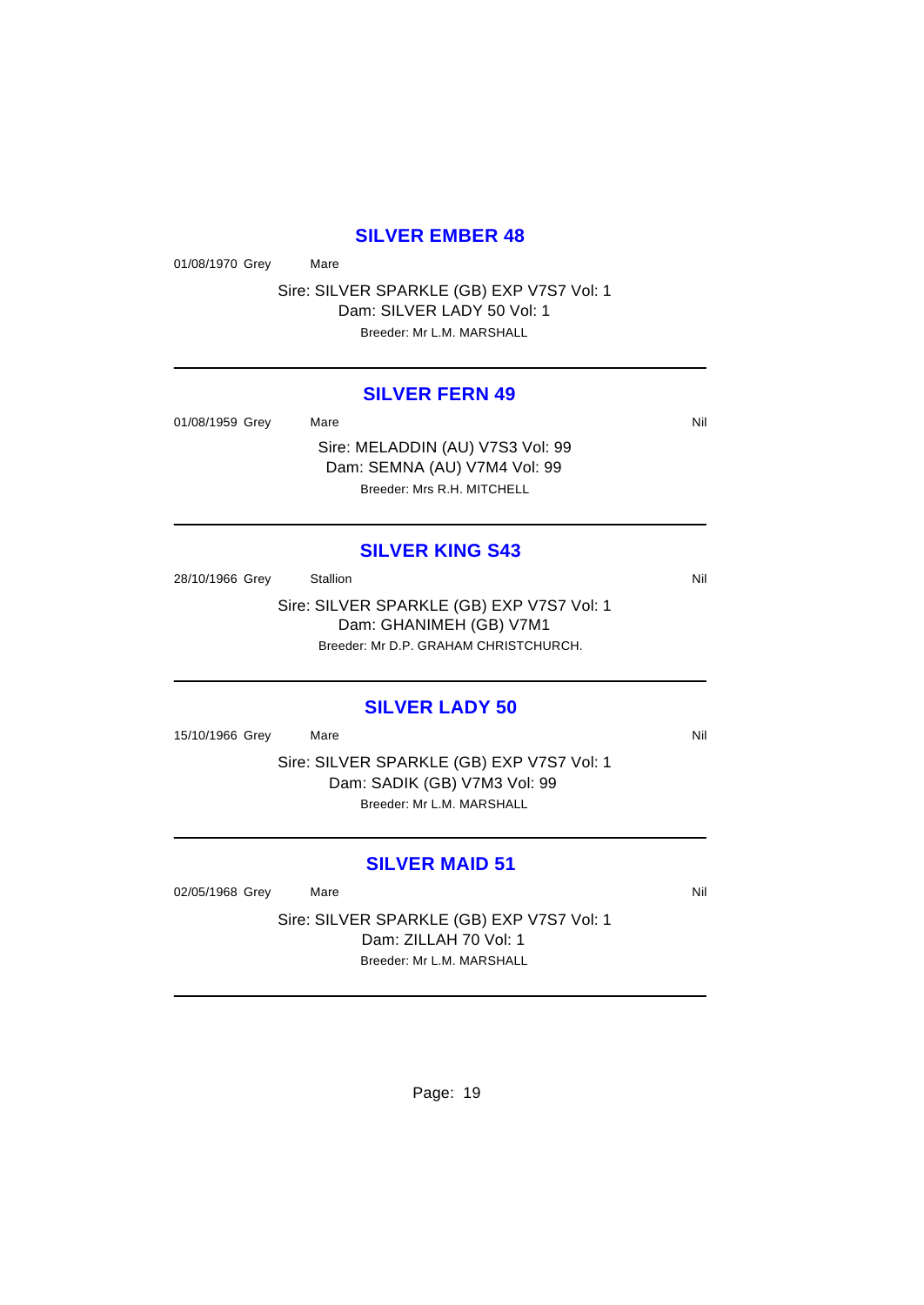# **SILVER SAALA 52**

26/10/1968 Grey Mare Natural Market Assembly Nil

Sire: EL SAALA AU 371AAHSB Dam: SILVER FERN 49 Vol: 1 Breeder: Mr C R BENNETT P.O. Box 64 WAIPUKURAU.

### **SILVER SPARK S44**

05/11/1966 Grey Stallion Station Nil

Sire: SILVER SPARKLE (GB) EXP V7S7 Vol: 1 Dam: EZRINA 15 Vol: 1 Breeder: Mr I.D. MCINDOE

# **SILVER SPARKLE (GB) EXP V7S7**

| 01/08/1947 Grey | Stallion                 | Nil |
|-----------------|--------------------------|-----|
|                 | Sire: ORAN GB V6S1       |     |
|                 | Dam: SILVER FIRE GB V6M3 |     |
|                 |                          |     |
|                 | Importer: Booth          |     |
|                 |                          |     |

### **SILVER SUN S45**

07/10/1969 Grey Stallion Station Nil

Sire: SILVER SPARK S44 Vol: 1 Dam: SILVER LADY 50 Vol: 1 Breeder: Mr L.M. MARSHALL

# **SIRINTH (AU) S46**

| 01/08/1955 Grey | Stallion                      | JB conj. under Coronet, n.sh. 4 o.nk. |  |
|-----------------|-------------------------------|---------------------------------------|--|
|                 | Sire: DARINTH AU 1AAHSB       |                                       |  |
|                 | Dam: SIRALGA AU 2AAHSB        |                                       |  |
|                 | Breeder: Mr D BEST AUSTRALIA. |                                       |  |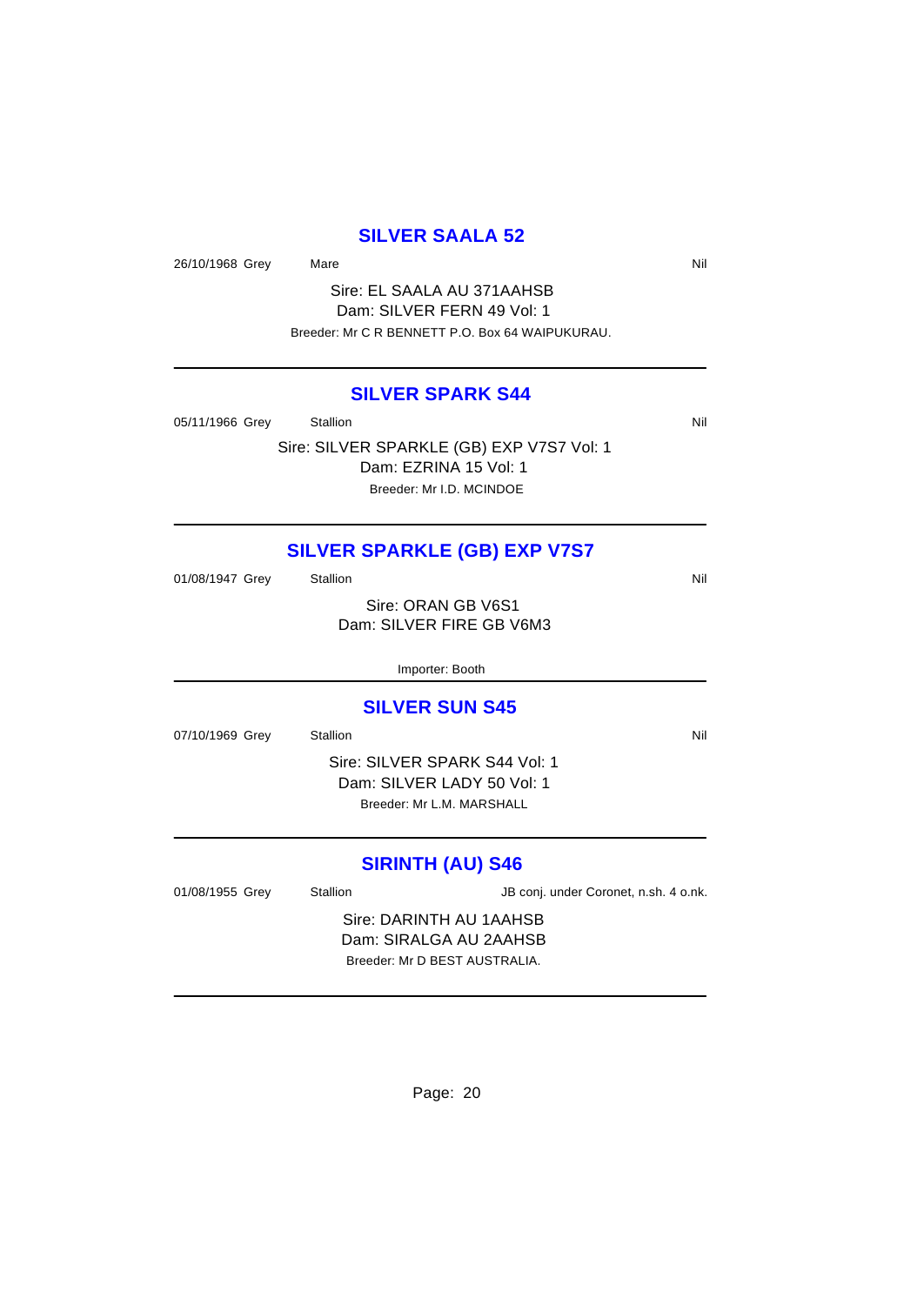### **SPARINA 53**

29/11/1968 Grey Mare Natural Market Assembly Nil

Sire: SILVER SPARKLE (GB) EXP V7S7 Vol: 1 Dam: EZRINA 15 Vol: 1 Breeder: Mr L.M. MARSHALL

#### **SPARKLE 54**

01/08/1954 Chestnut Mare Nil and Solid Mare Nil and Solid Mare Nil and Solid Mare Nil and Solid Mare Nil and Solid Mare Nil and Solid Mare Nil and Solid Mare Nil and Solid Mare Nil and Solid Mare Nil and Solid Mare Nil and

Sire: SILVER SPARKLE (GB) EXP V7S7 Vol: 1 Dam: SEMNA (AU) V7M4 Vol: 99 Breeder: Mrs R.H. MITCHELL

#### **SPARKLE GOLD 55**

28/08/1968 Chestnut Mare Nill and South Art and South Art and South Art and Nill and Nill and Nill and Nill and Nill and Nill and Nill and Nill and Nill and Nill and Nill and Nill and Nill and Nill and Nill and Nill and Ni

Sire: SILVER SPARKLE (GB) EXP V7S7 Vol: 1 Dam: NASINA 31 Vol: 1 Breeder: Mr L.M. MARSHALL

### **SUKAYET 56**

21/09/1965 Chestnut Mare Nill and Society and Society and Society and Society and Society and Society and Society and Society and Society and Society and Society and Society and Society and Society and Society and Society

Sire: NASSABA S128 Vol: 2 Dam: QUEEN SOROYA AU 601AAHSB Breeder: Mrs R.J. HOLDEN

#### **SUN MAID 57**

12/11/1963 Grey Mare Mare Nil

Sire: CEPHALUS AU V8S1 Dam: SHERMAID 47 Vol: 1 Breeder: Mr A A EDWARD Waiti Road R.D. 3 MORRINSVILLE.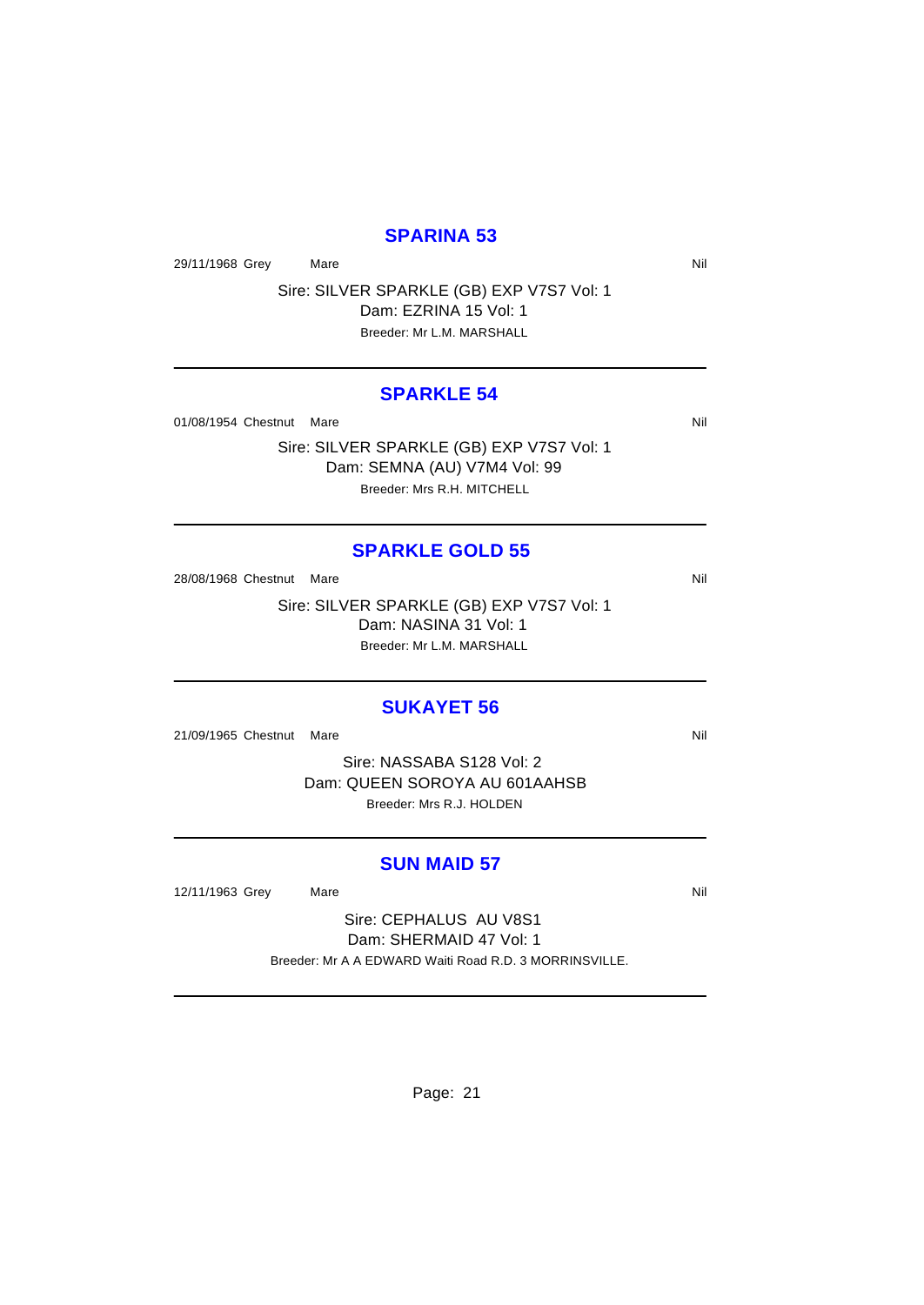### **SURANA 58**

30/09/1969 Chestnut Mare Nil and Solid Mare Nil and Solid Mare Nil and Solid Mare Nil and Solid Mare Nil and Solid Mare Nil and Solid Mare Nil and Solid Mare Nil and Solid Mare Nil and Solid Mare Nil and Solid Mare Nil and

Sire: SURUR (AU) S157 Vol: 2 Dam: CEPHALYN 10 Vol: 1 Breeder: Mr B SISAM C/- Sisam & Sons R.D. 1 WHAKATANE.

#### **SURMIA 59**

10/10/1969 Chestnut Mare Nil and South Art and South Art and South Art and South Art and Nil and Nil and Nil and Nil and Nil and Nil and Nil and Nil and Nil and Nil and Nil and Nil and Nil and Nil and Nil and Nil and Nil a

Sire: SURUR (AU) S157 Vol: 2 Dam: FREDA 18 Vol: 1 Breeder: Mr B SISAM C/- Sisam & Sons R.D. 1 WHAKATANE.

#### **SURONA 60**

10/11/1958 Chestnut Mare Nil

Sire: SURUR (AU) S157 Vol: 2 Dam: KATINA (AU) 27 Vol: 1 Breeder: Mrs A A NAPIER EKETAHUNA

#### **SURVEY S47**

30/10/1969 Grey Stallion Stallion Stallion State State State State State State State State State State State State State State State State State State State State State State State State State State State State State State

Sire: SURUR (AU) S157 Vol: 2 Dam: MARILYN 29 Vol: 1 Breeder: Mr B SISAM C/- Sisam & Sons R.D. 1 WHAKATANE.

# **SUUMAH (IIU) 61**

08/02/1969 Grey Mare Mare NIL

Sire: SINDH GB 180AAHSB Dam: ROBINIA (AU) 42 Vol: 1 Breeder: Mrs Suzanne W SPRATT Maketu Road R.D. 9 TE PUKE.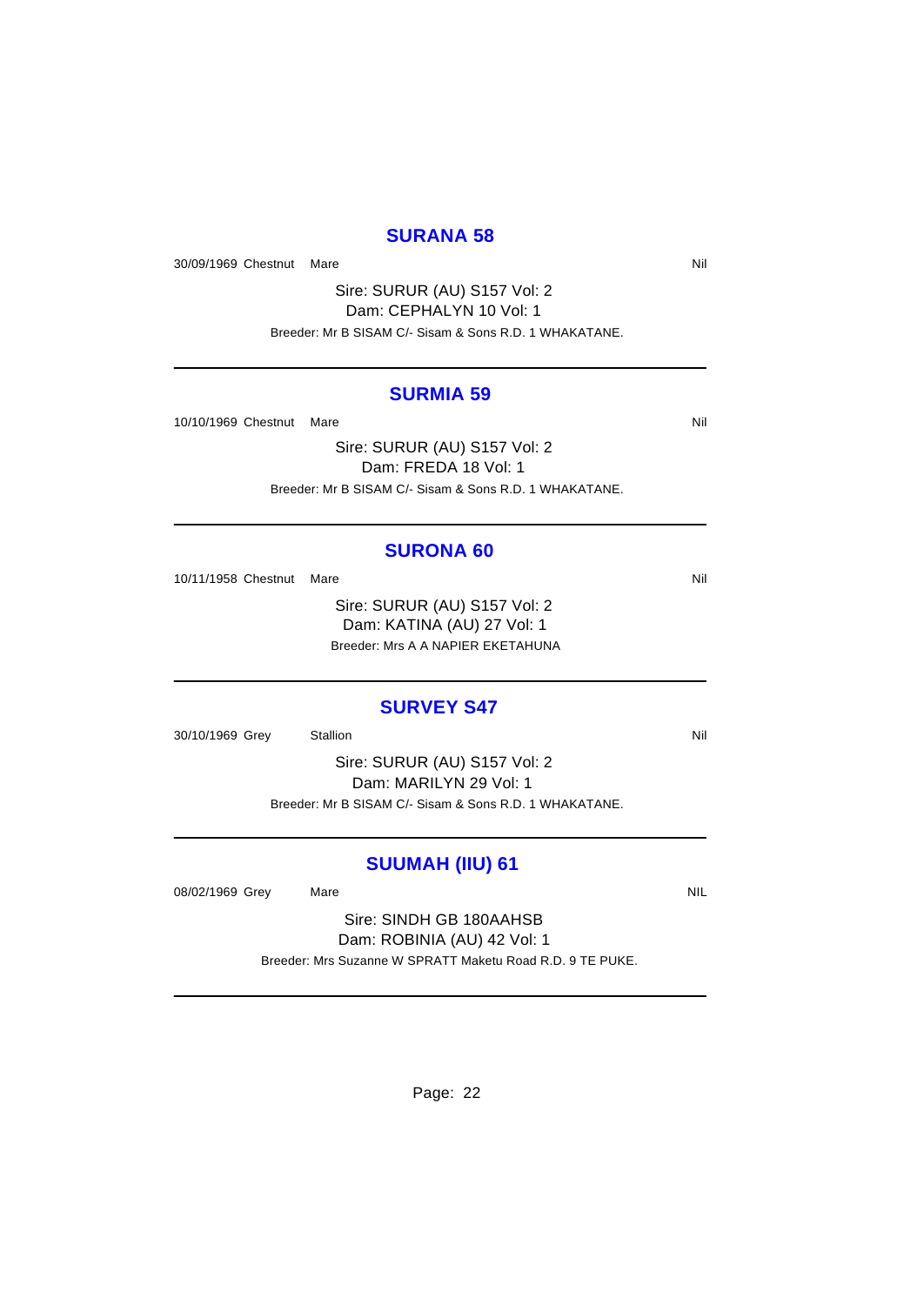#### **TASMIN 62**

28/01/1962 Grey Mare Mare Nil

Sire: MELADDIN (AU) V7S3 Vol: 99 Dam: SEMNA (AU) V7M4 Vol: 99 Breeder: Mrs R.H. MITCHELL

### **TINDER BOX 63**

02/11/1968 Chestnut Mare Nill and South Art Nill and South Art Nill and South Art Nill and South Art Nill and South Art Nill and South Art Nill and South Art Nill and South Art Nill and South Art Nill and South Art Nill an

Sire: BAYANG (GB) EXP V10S1 Vol: 1 Dam: CRYSTAL STAR (GB) 12 Vol: 1 Breeder: Mr A R AYLIFFE 71 Ingram Road R.D. 3 DRURY.

### **TINKABELLE (IIU) 64**

11/02/1966 Bay Mare Mare Nil Sire: RAZAK'S STAR GB V9S2 Dam: SARANA (GB) 46 Vol: 1 Breeder: Mr A R AYLIFFE 71 Ingram Road R.D. 3 DRURY.

### **TONKANOONA (GB) 65**

02/04/1962 Chestnut Mare Nill and Solid Annual Control of Mill and Solid Annual Control of Mill and Mill and Mi

Sire: INDIAN MAGIC GB V7S4 Dam: CRYSTAL STAR (GB) 12 Vol: 1 Breeder: Mr A R AYLIFFE 71 Ingram Road R.D. 3 DRURY. Importer: Mr A R AYLIFFE 71 Ingram Road R.D. 3 DRURY.

### **WAIMEHA ALLISON 66**

30/10/1967 Grey Mare Mare Nil

Sire: SIRINTH (AU) S46 Vol: 1 Dam: KASSIB (AU) 25 Vol: 1 Breeder: Mr B SISAM C/- Sisam & Sons R.D. 1 WHAKATANE.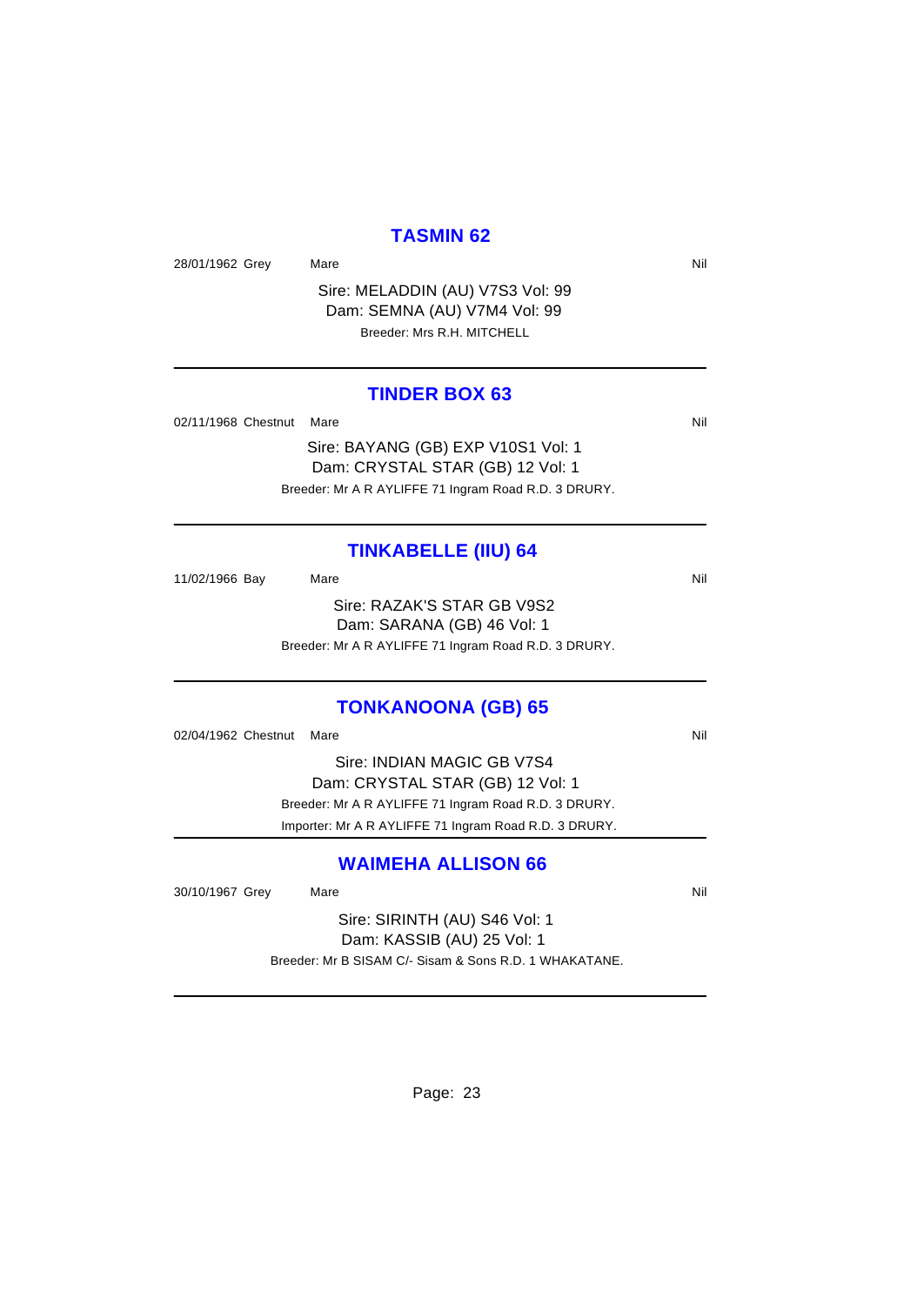# **WAIMEHA GRENADE S48**

05/12/1968 Grey Stallion States Area and States Area States Area and Nil

Sire: CRESCENDO (AU) S10 Vol: 1 Dam: GISPY MAID (AU) 19 Vol: 1 Breeder: Mr B SISAM C/- Sisam & Sons R.D. 1 WHAKATANE.

## **WAIMEHA KASSENDRA 67**

30/10/1968 Grey Mare Mare Nil Sire: CRESCENDO (AU) S10 Vol: 1 Dam: KASSIB (AU) 25 Vol: 1 Breeder: Mr B SISAM C/- Sisam & Sons R.D. 1 WHAKATANE.

### **WAIMEHA MARENDO S49**

| 05/11/1968 Grey | Stallion                                               | Nil |
|-----------------|--------------------------------------------------------|-----|
|                 | Sire: CRESCENDO (AU) S10 Vol: 1                        |     |
|                 | Dam: MARILYN 29 Vol: 1                                 |     |
|                 | Breeder: Mr B SISAM C/- Sisam & Sons R.D. 1 WHAKATANE. |     |
|                 |                                                        |     |

### **WAIMEHA PAMELA 68**

03/11/1967 Chestnut Mare Nill and Solid Annual Control of Mill and Solid Annual Control of Mill and Mill and Mi

Sire: GREY SWIRL (AU) S14 Vol: 1 Dam: GREY GIRL 21 Vol: 1 Breeder: Mr B SISAM C/- Sisam & Sons R.D. 1 WHAKATANE.

### **WAIMEHA SHIRLEY 69**

01/08/1967 Grey Mare Mare Nil

Sire: GREY SWIRL (AU) S14 Vol: 1 Dam: GISPY MAID (AU) 19 Vol: 1 Breeder: Mr B SISAM C/- Sisam & Sons R.D. 1 WHAKATANE.